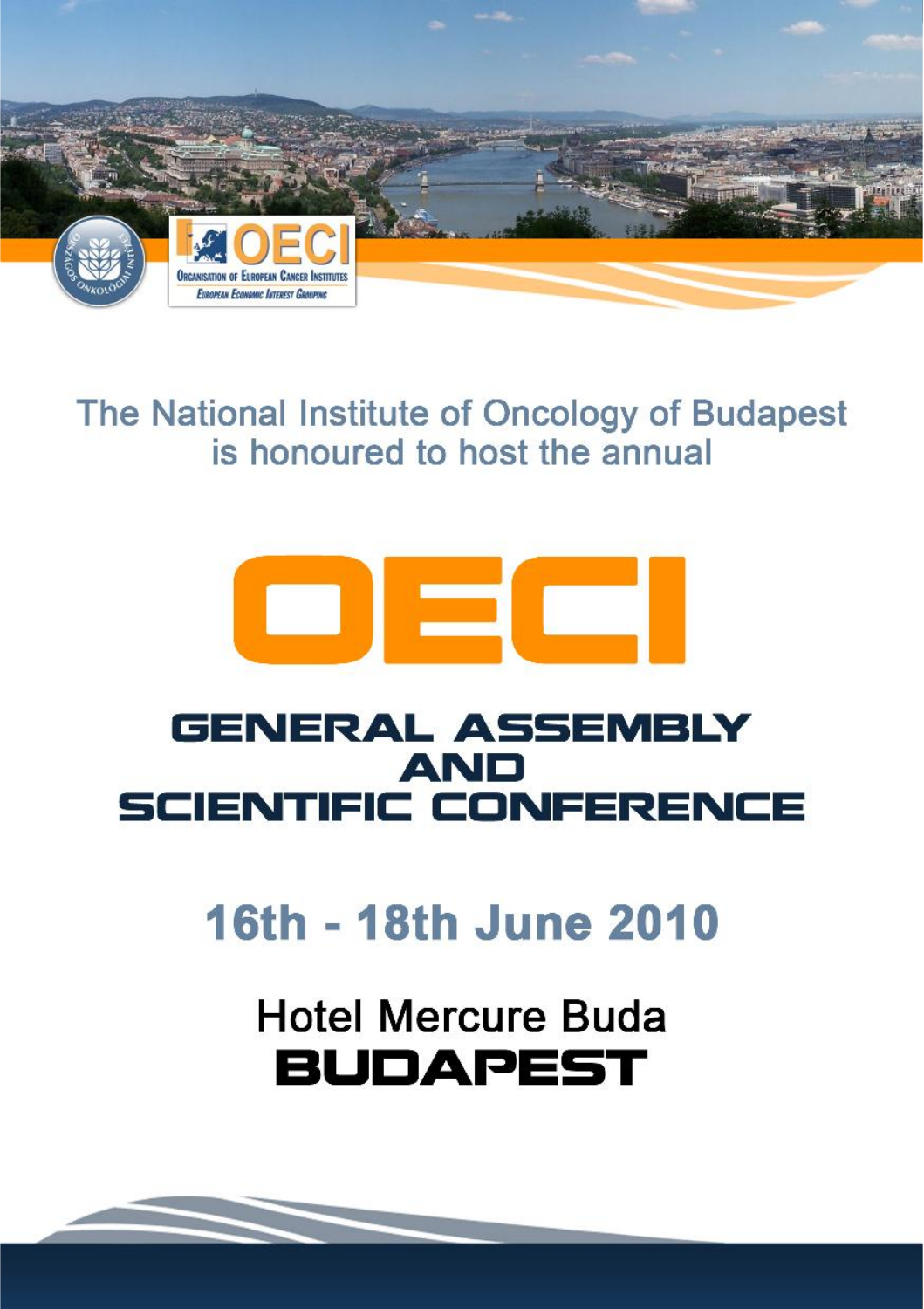

### **Organisation of European Cancer Institutes**

Innovative, high-quality cancer care through coordinating, research and education

#### **Objectives:**

Pursue knowledge, reduce fragmentation, increase competitiveness

### **The ultimate goal:**

To find new and better treatments, provide more comprehensive care and patients' quality of life through an evidence-based medicine with holistic approach.

Established in 1977 to promote greater cooperation among European cancer centres and institutes in the field of cancer collaborative research, the "Organisation of European Cancer Institutes" held its first General Assembly in 1980. Its founders designed a structure aimed at promoting efficient partnership across Europe, notwithstanding its linguistic barriers and traditional research heterogeneity. In keeping with the ongoing European developments, in 2005 the Organisation was remodelled into OECI-EEIG – Organisation of European Cancer Institutes, European Economic Interest Grouping.

OECI is a continuously growing and developing network, presently regrouping 67 cancer centres across Europe. OECI is dynamically working in crosscut expertise projects organized mainly within Working Groups. Currently there are four main Working Groups financed through membership fees and also supported by external funding bodies.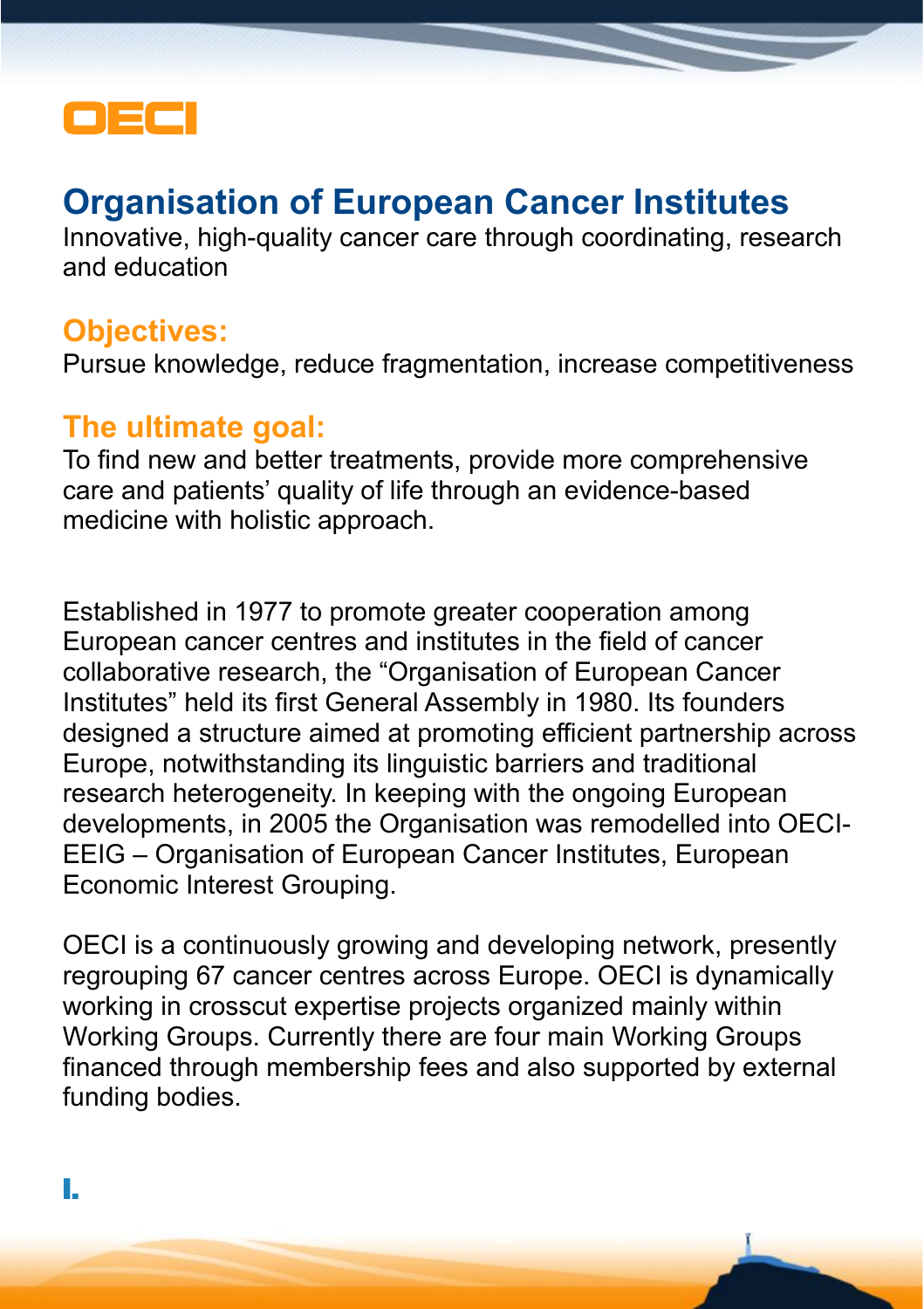

2.

### **The National Institute of Oncology of Budapest**

According to the functions set down in its charter, the National Institute of Oncology of Budapest is the methodological, organizational, cancer prevention, training, treatment, and scientific co-ordinating centre for Hungarian oncology.



In 1952, with a single regulation, the Ministry of Health expanded the Eötvös Loránd Radium and X-Ray Institute on the former territory of the Siesta sanatorium into the National Institute of Oncology.Thus, from the cradle of the Hungarian oncology a centre of Hungarian oncology was established. Not only did the change alter the structure and operation of the institute, but it also significantly affected the whole of the Hungarian fight against cancer and cancer treatment.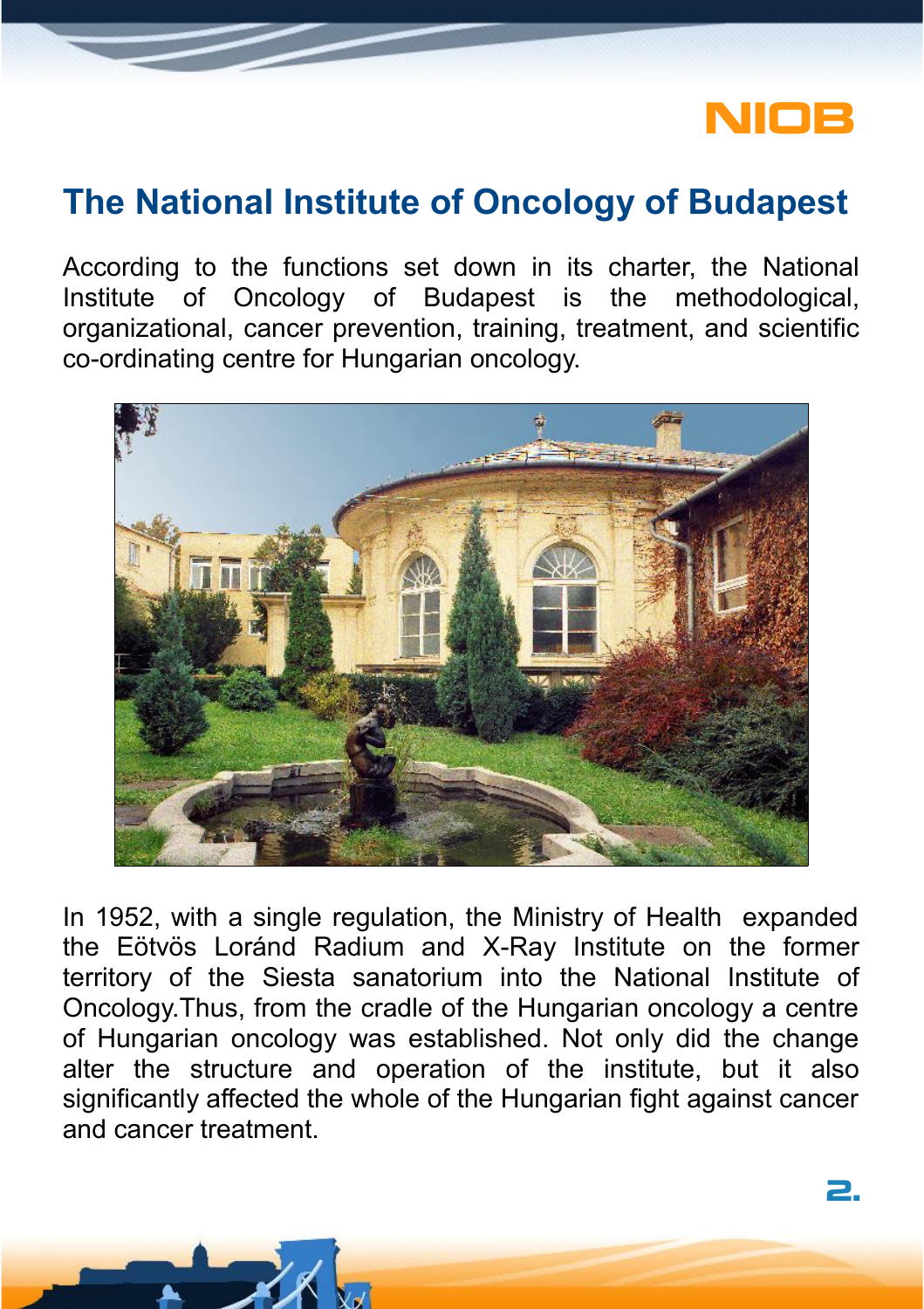

Today the National Institute of Oncology - based on its infrastructure and the qualitative indicators of treatment - is the only comprehensive cancer centre in Hungary. The Institute conducts its treatment activities at ten inpatient and four diagnostic departments, with the assistance of 922 people, utilizing 344 beds. In compliance with the European requirements for accreditation, the Institute hosts separate departments for radiotherapy, chemotherapy, histopathology, diagnostic imaging, and nuclear medicine.

Main characteristics of the clinical activities of the National Institute of Oncology:

|                         | Number of outpatient | Inpatients |
|-------------------------|----------------------|------------|
|                         | visits               | (total)    |
| 2005                    | 212,496              | 13, 141    |
| 2006                    | 421,017              | 27,403     |
| 2007                    | 545,044              | 38,711     |
| 2008                    | 528,755              | 40,347     |
| Utilization of beds:    | 74%                  |            |
| Number of beds:         | 344                  |            |
| Avarage treatment time: | 5,97 days            |            |

The most important parameter of the Institute's activity is that it is capable of providing the patients with complex oncotherapeutic (surgery, chemotherapy, and radiotherapy) treatment. The staff and material facilities of state-of-the-art tumour diagnostics (CT, MRI, imaging, laboratory, and pathology) offer high-quality diagnostic and monitoring possibilities through the assistance of the expert team skilled in imaging, laboratory, and pathological diagnostics and the state-of-the-art diagnostic instruments (CT, MRI, and angiography).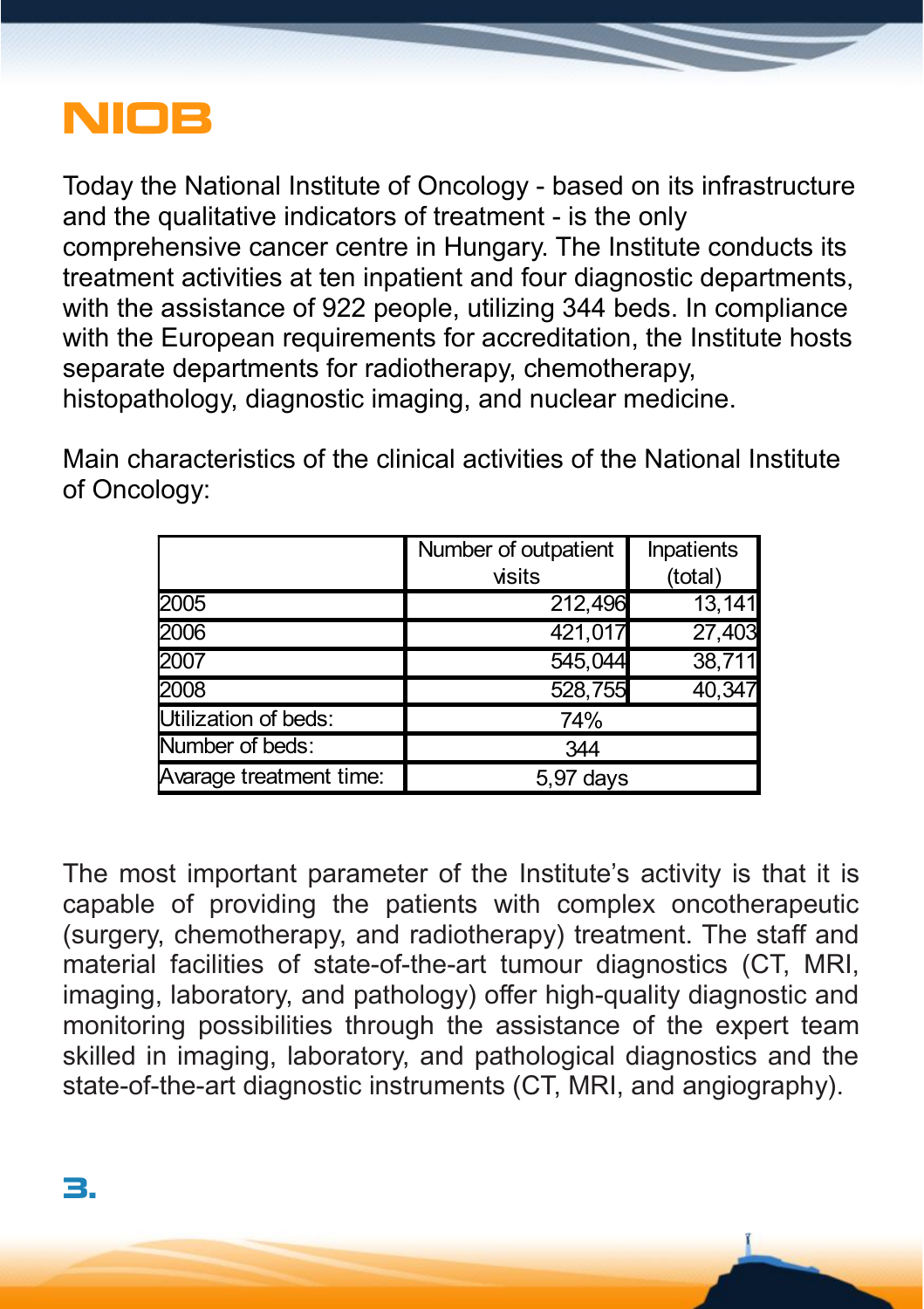

In the past 40 years, the Institute has admitted and treated patients, primarily suffering from malignant tumours, from abroad, both on a voluntary and an organized basis, earlier in cooperation with the Hungarian Malteser Charity Organization, and more recently with the Helping Right (Segítő Jobb) organization. In 2008 the patients from the EU member states and beyond were treated in 3,352 cases with the help of 20,837 interventions.

The renown of the Institute's expert staff is also indicated by the fact that it is participating in more than 93 international clinical trials and 18 radiotherapeutic prospective examinations.



Institutes (OECI), coordinates the action plans for the implementation of the Hungarian National Programme against Cancer, organizes the consensus meetings related to complex oncotherapy, participates in the training of specialists in oncology,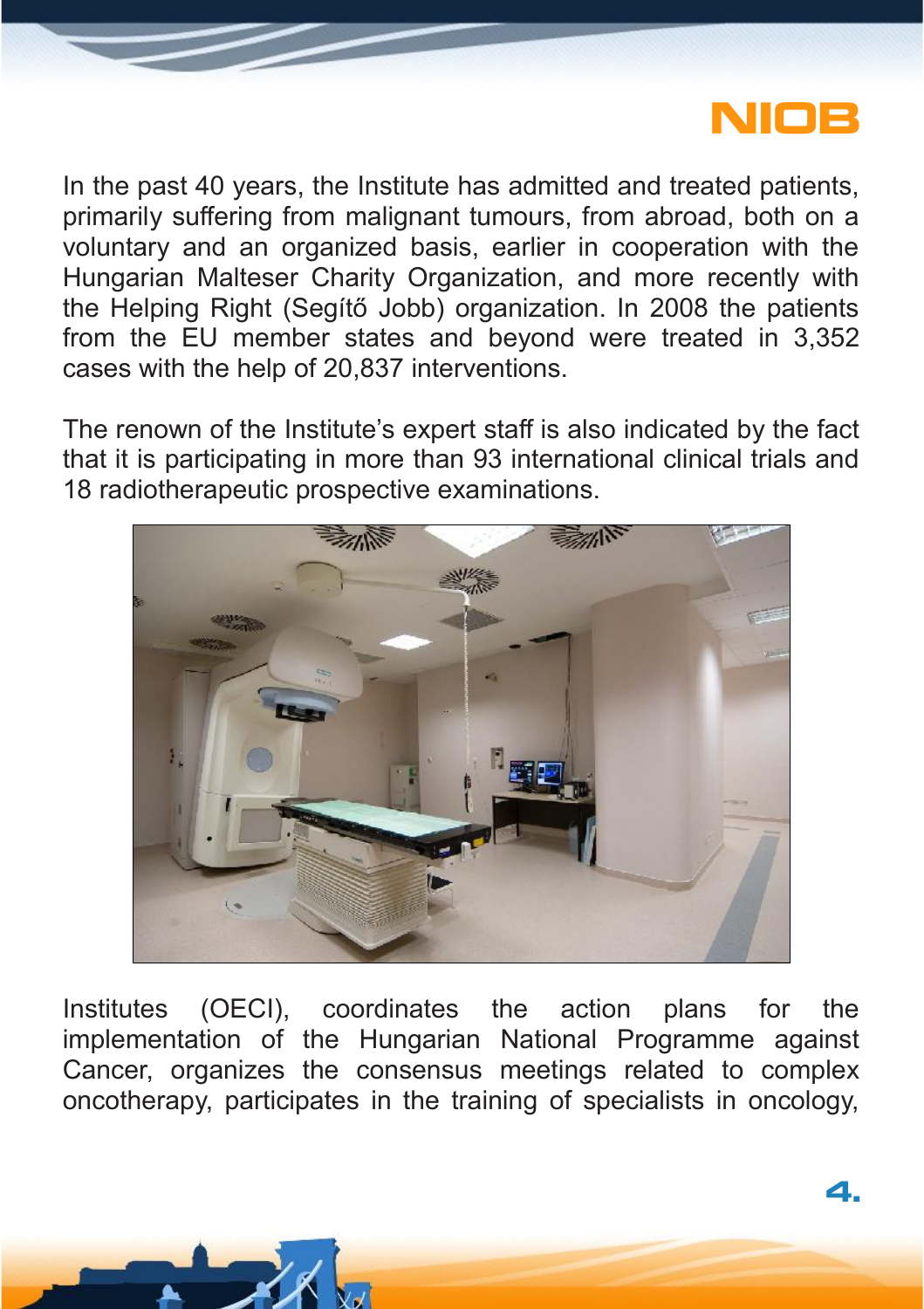

and conducts translation research in the fields of tumour epidemiology, early diagnosis, tumour therapy, and pharmaceutical development.

The Institute is the member of the Organization of European Cancer Consequently, the experienced expert staff (150 physicians and 35 miscellaneous degree holders) are capable of providing high-quality treatment to oncology patients. More than half of those with a university degree also hold an academic degree (75 persons have obtained their degrees since 1992).

One of the fundamental prerequisites for cancer centres is that the institute should host research departments capable of conducting translation research. The Institute presently has six research departments, with a staff of 71 persons. The majority of the research studies is applied clinical research, whose results are continuously being integrated into the Institute's preventive and curative activities. The success of the research activities is indicated by the fact that in 2005, the members of the Institute participated in eight Scientific Council on Health (ETT), five Hungarian Scientific Research Fund (OTKA), three National Research & Development Programme (NKFP), and two European Union funded projects.

The total number of international contracts is five. With the cooperation of multiple universities, the Institute submitted a grant proposal entitled "National Oncology Research Syndicate", which received, beside a distinguished place, a grant of 277,735 HUF. Based on the above, it may be concluded that the Institute's research activities are outstanding both by national and international standards.

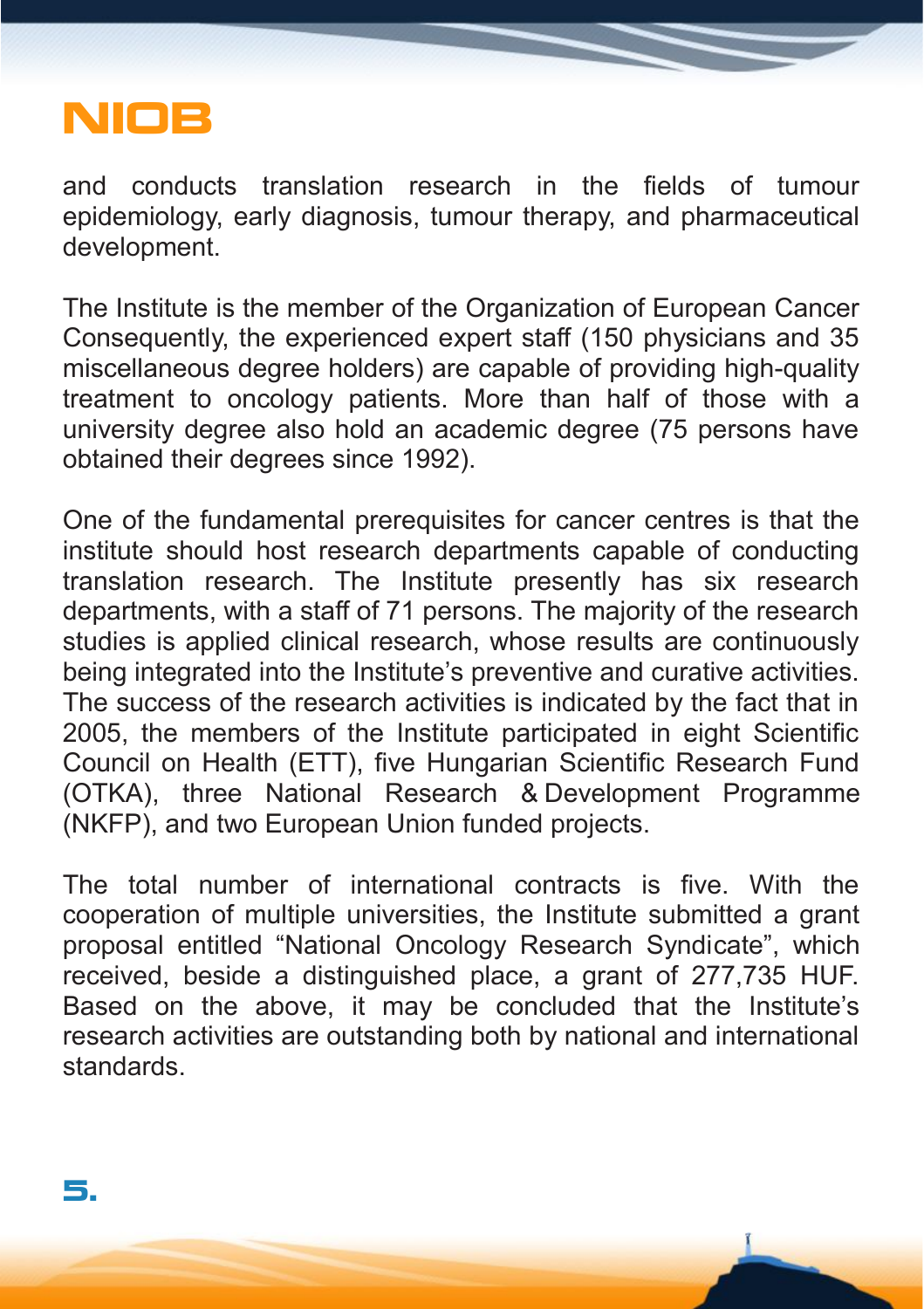| Time                     |                     | ΜĄ                     |                   | Lunchtime         |                      | M                      |                     | Evening                |
|--------------------------|---------------------|------------------------|-------------------|-------------------|----------------------|------------------------|---------------------|------------------------|
|                          |                     |                        |                   | 13:00-14:00       |                      | 14:00-17:00            |                     | 19:00                  |
|                          |                     |                        |                   | Sandwich<br>Lunch |                      | Board meeting          |                     | Dinner<br><b>Board</b> |
|                          | 09:00-<br>10:30     | $10:30-$               | 11:00-<br>12:30   | 12:30-14:00       | 14:00-<br>16:00      | 16:00-<br>16:30        | $16:30-$<br>18:00   | 20:00                  |
| Assembly                 | Working<br>Groups   | Coffee<br><b>Break</b> | Working<br>Groups | Lunch             | Assembly<br>General  | Coffee<br><b>Break</b> | Assembly<br>General | Gala Dinner            |
| Fri 18th June            | $09:00-$<br>10:30   | $10:30-$<br>11:00      | $11:00-$<br>12:30 | 12:30-13:30       | $13:30-$<br>15:00    | $15:00-$<br>15:30      | $15:30-$<br>17:00   | TBA                    |
| Conference<br>Scientific | Keynote<br>lectures | Coffee<br><b>Break</b> | Session 1         | Lunch             | Session <sub>2</sub> | Coffee<br><b>Break</b> | Session 3           | Scientific<br>Dinner   |

メー

# **TIMETABLE**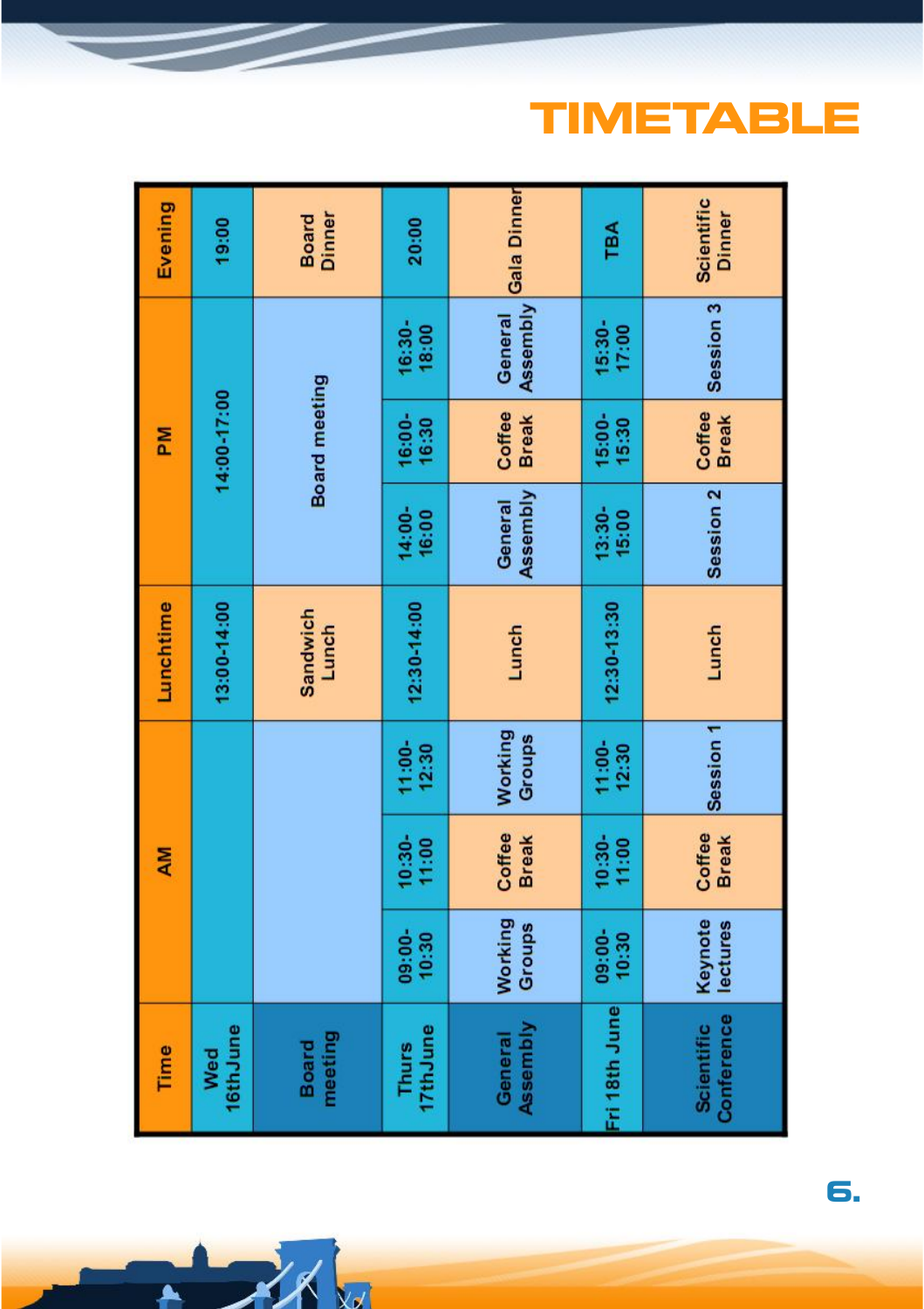## SCIENTIFIC CONFERENCE

### **Molecular and Epidemiological Approaches to Cancer Control**

#### **Participants:**

**Orsolya Csuka**  National Institute of Oncology, Budapest – Hungary

**Chris Harrison** Christie Hospital NHS Foundation Trust, Manchester – UK

**Miklos Kasler**  National Institute of Oncology, Budapest – Hungary

**Jozsef Lovey**  National Institute of Oncology, Budapest – Hungary

**Electra D. Paskett**  Assoc. Director for Population Science, College of Public Health,  $Ohio – I.S.$ 

**Marco Pierotti**  Istituto Nazionale Tumori (INT), Milan – Italy

**Csaba Polgar**  National Institute of Oncology, Budapest – Hungary

**François Radvanyi**  Institut Curie - Paris – France

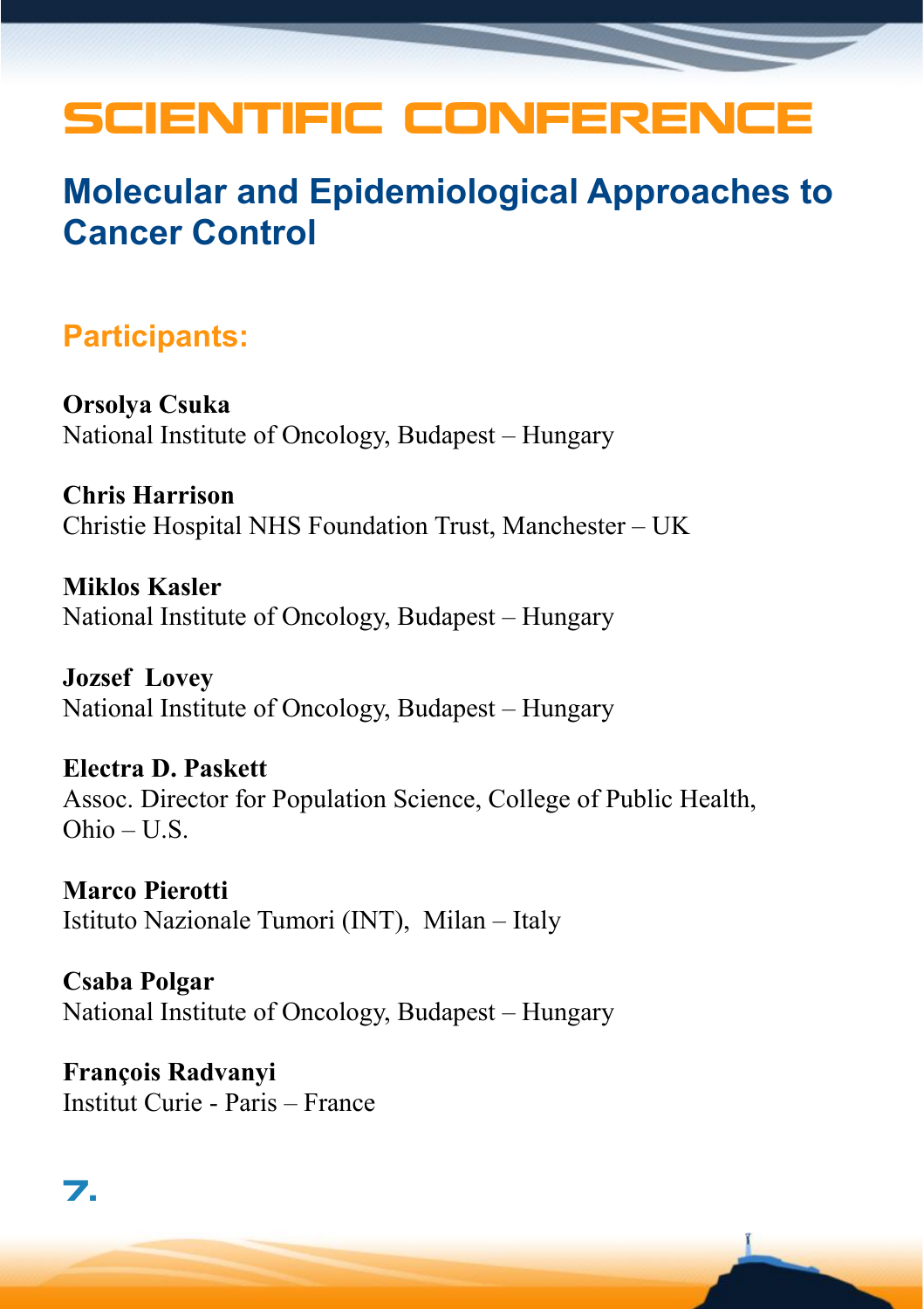## SCIENTIFIC CONFERENCE

**Jorge S. Reis-Filho**  The Breakthrough Breast Cancer Research Centre, London  $-$  UK

**Ulrik Ringborg**  Karolinska University Hospital and Institute, Stockolm – Sweden

**Milena Sant** Analytical Epidemiology, INT, Milan – Italy

**Thomas Tursz**  Gustav Roussy Institute – France

**Marc J. van de Vijver** Academisch Medisch Centrum - Dept. of Pathology, Amsterdam - The Netherlands

**Wim van Harten**  The Netherland Cancer Institute, Amsterdam - The Netherlands

**Piret Veerus** EUROCHIP -3 Work Package on Cancer Rehabilitation, National Institute of Health, Tallin – Estonia

**Christopher Wild**  International Agency for Research on Cancer, Lyon – France

**Maja Zakelj**  National Cancer Registry, Institute of Oncology Ljubljana, Slovenia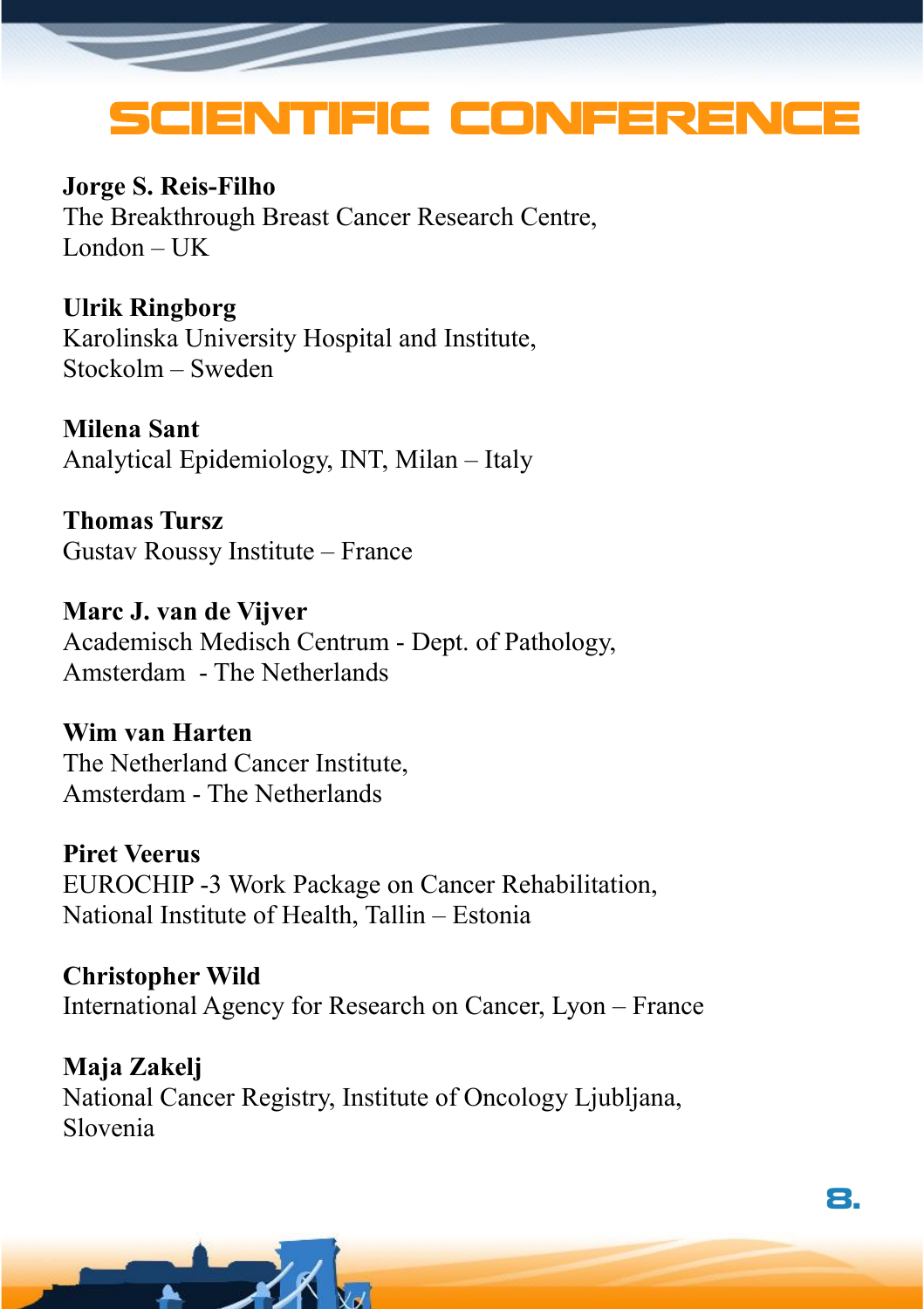## SCIENTIFIC CONFERENCE

### **Aims:**

The conference topics are part of the actions and policies on cancer prevention and control currently being promoted by the European Union, within the framework of the European Partnership Action Against Cancer, and by other major International Organisations, such as the WHO within its 2008-2013 Action Plan for the Global Strategy for the Prevention and Control of Non-Communicable Diseases.

### **Venue:**

#### **Hotel Mercure Budapest Buda**

Krisztina Korut 41-43 1013 BUDAPEST Phone: (+36)1/4888100; Fax: (+36)1/4888178 E-mail: H1688@accor.com Web-site: http://www.mercure.com/gb/hotel-1688-mercurebudapest-buda/index.shtml

### **Secretariats:**

#### **OECI - EEIG**

Rue d'Egmont 11, B -1000 Brussels, Belgium Phone: +32 2 5120146 · Fax: +39 010 5737493 Email: oeci@oeci.eu · http://www.oeci.eu Contact person: Claudio Lombardo

#### **National Institute of Oncology**

Ráth György u. 7-9, H – 1122 Budapest, Hungary Phone: +36 1 2248600; Fax: +36 1 2248620 Email: oeci2010@oeci.eu; lovey@oncol.hu Contact person: Jozsef Lovey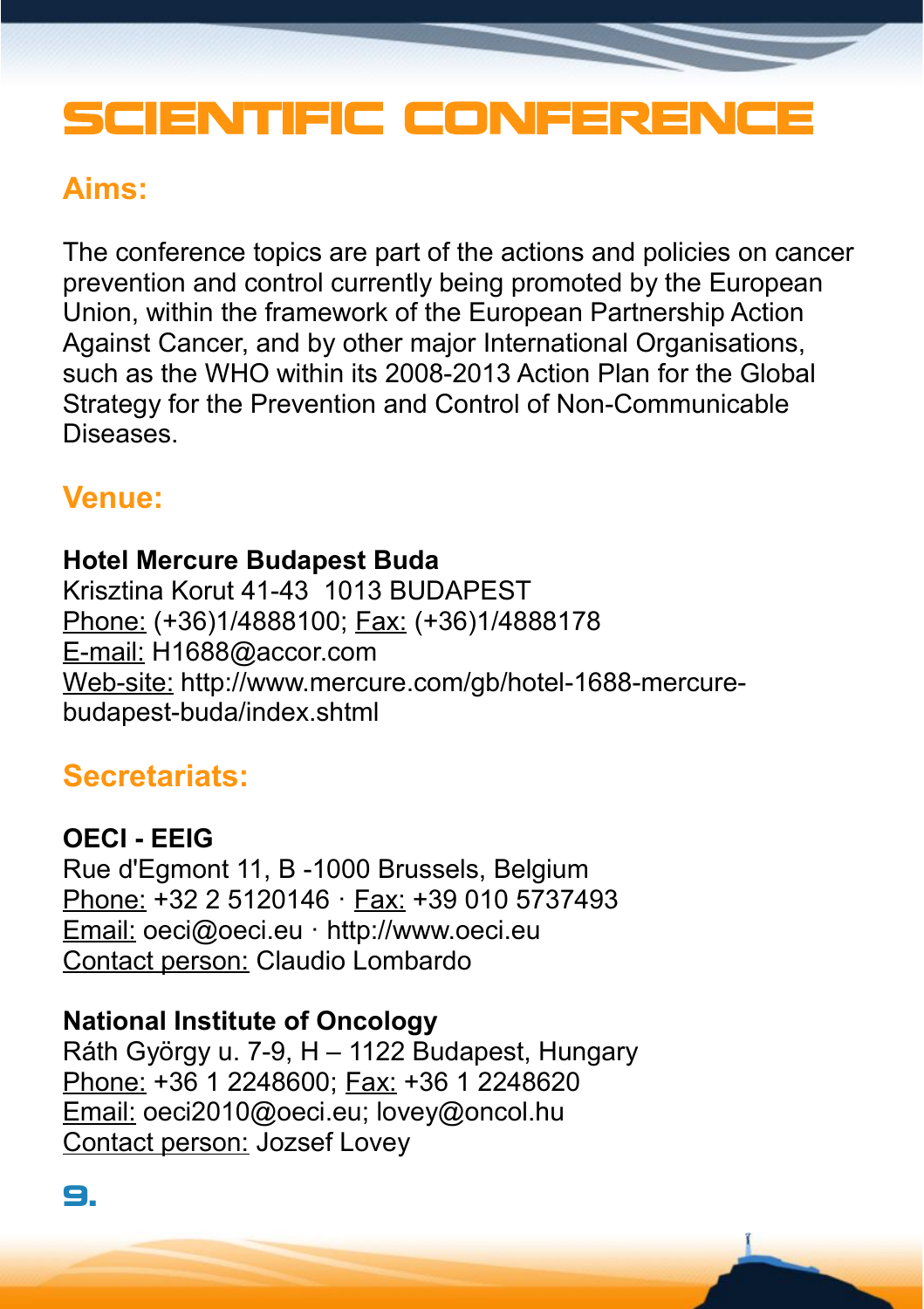## PROGRAMME 18TH JUNE

10.

### **Morning Session**

- 8:30 Registration
- 9:00 Welcome by the authorities Representative of the Hungarian Academy of Sciences (name to be announced) **Miklos Kasler and Marco A. Pierotti**

### **Keynote lectures**

- 9:30 Two-way translational research: from basic science to the clinic and to the population **Christopher Wild**
- 10:00 BRCA1 and BRCA2 cancers: from pathology to tailored therapies **Jorge S. Reis-Filho**
- *10:30 Coffee Break*

#### **SESSION 1:**

#### **ORGANIZING CCCs TO GET CANCER CONTROL Chair: Wim van Harten and Csaba Polgar**

- 11:00 State of the art concerning the organization of a CCC in  $U.S.$ **Electra D. Paskett**
- 11:30 Quality leadership and competence development in CCC's **Chris Harrison**

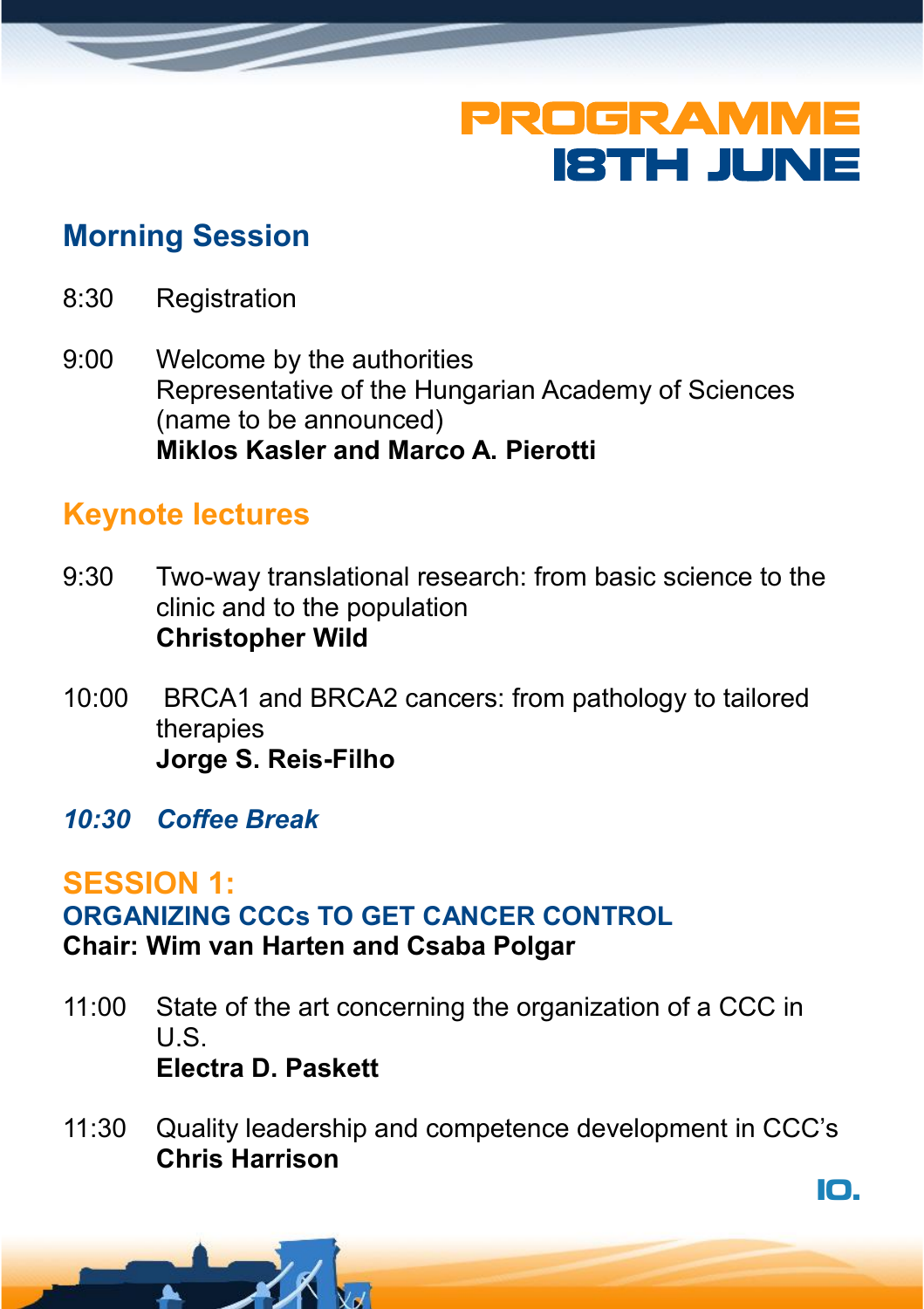## PROGRAMME 18TH JUNE

12:00 Translating operations management techniques and improving performance **Wim van Harten**

*12:30 Lunch*

### **Afternoon Session**

#### **SESSION 2: MOLECULAR APPROACHES FOR CANCER CONTROL Chairpersons: Marc J. van de Vijver and Orsolya Csuka**

- 14:00 Current state and future perspectives of targeted therapies **Orsolya Csuka**
- 14:30 Molecular changes in urothelial malignancies **Francois Radvanyi**
- 15:00 Molecular pathology of breast cancer **Marc J. van de Vijver**
- *15:30 Coffee Break*

#### **SESSION 3:**

11.

**EPIDEMIOLOGICAL APPROACHES FOR CANCER CONTROL Chair: Ulrik Ringborg and Jozsef Lovey**

16:00 The burden of Cancer in Europe **Maja Zakelj**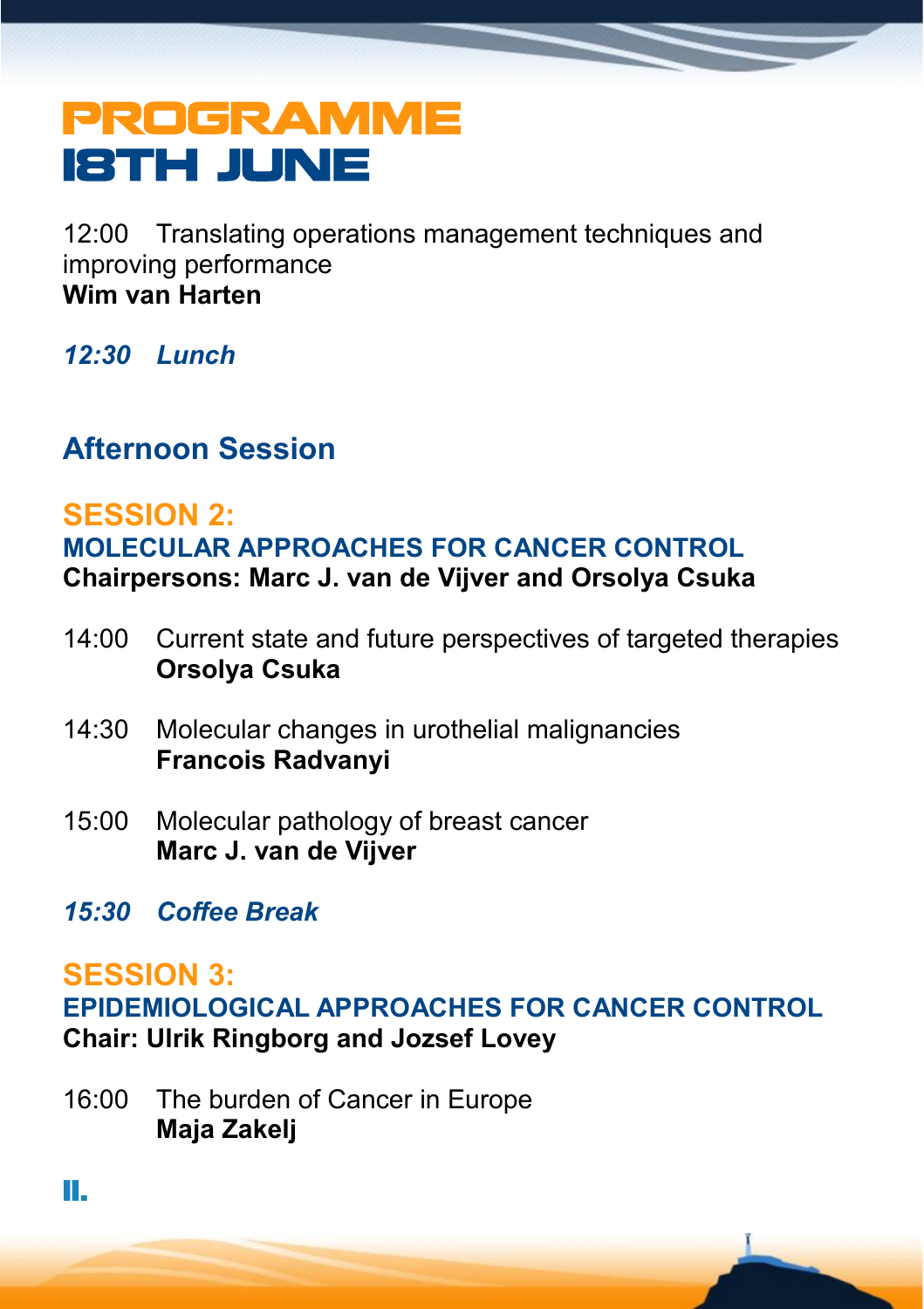## PROGRAMME 18TH JUNE

12.

- 16:30 Cancer Survival in Europe **Milena Sant**
- 17:00 Cancer Rehabilitation in Europe **Piret Veerus**
- 17:30 A comprehensive view of clinical data registries. **Jozsef Lovey**
- 18:00 Development of personalized cancer medicine the role of patient data registries and bio-repositories with special attention to the relation between molecular data and the classical patient registries

**Thomas Tursz**

**CONCLUSIONS Marco A. Pierotti**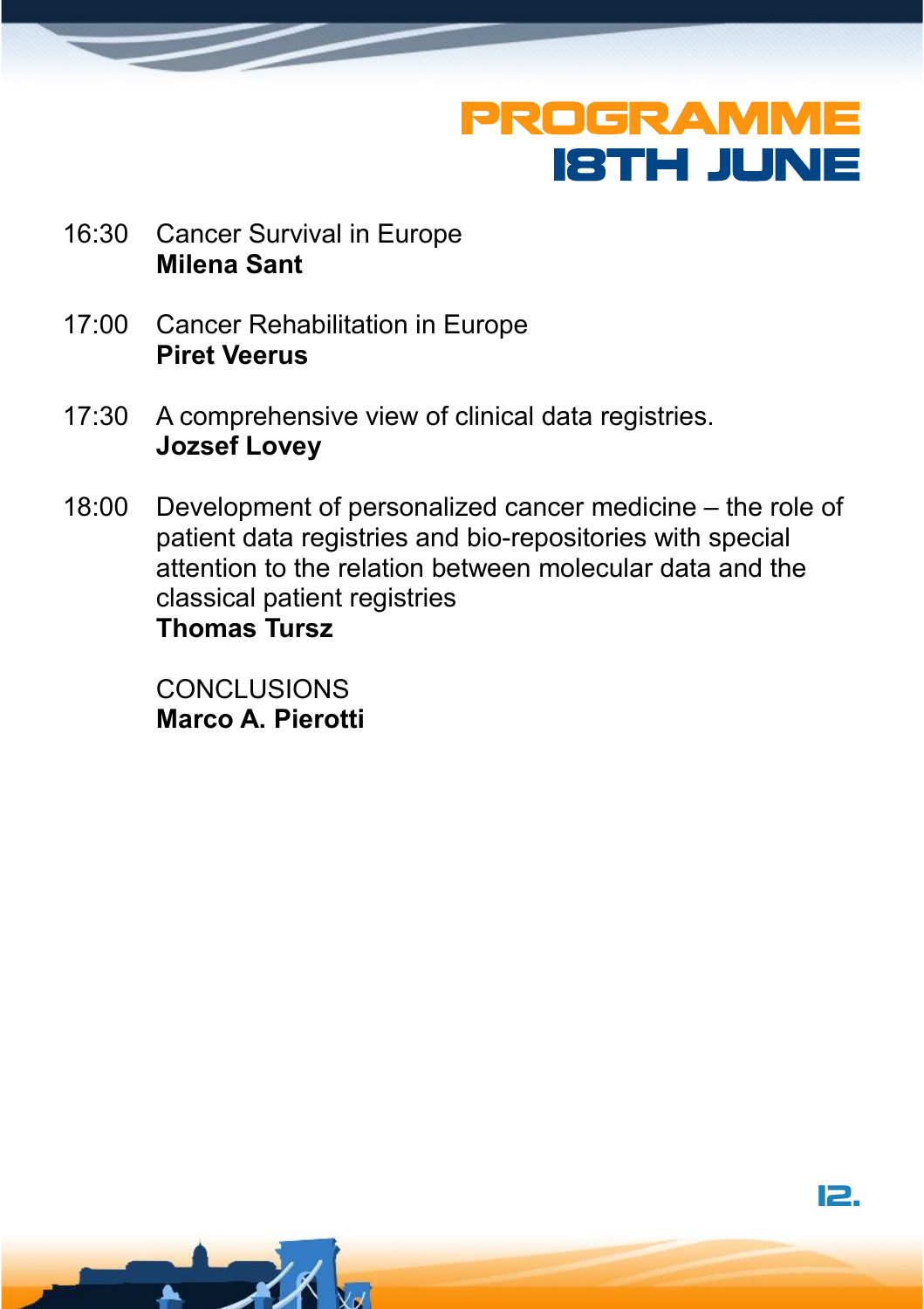## SOCIAL EVENTS

### **Board Dinner**

**Wednesday June 16** Kárpátia Restaurant Only for OECI Board Members and invited WG members.





#### **Gala Dinner Thursday June 17** Hungarian National Gallery Free for all invited participants and their accompanies (requires registration)

#### **Scientific Dinner Friday June 18**

Dinner Cruise on River Danube Free for all invited participants and their accompanies (requires registration)

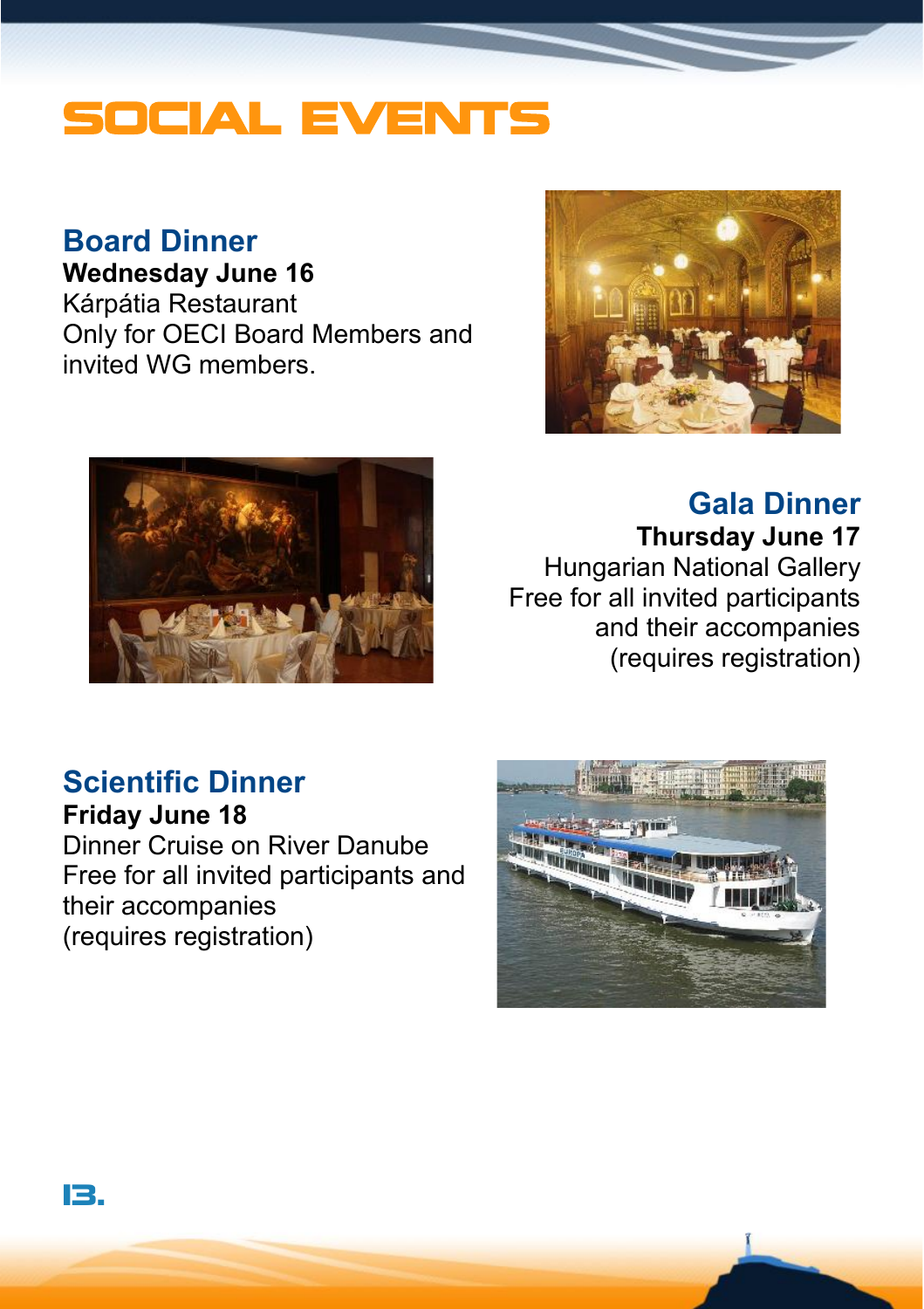## BOOKING INFORMATION

#### **Accomodation and congress venue**

The Local Organizing Committee has already booked rooms in Hotel Mercura Buda. Participants have to send back the Registration Forms to the [oeci2010@oeci.eu](mailto:oeci2010@oeci.eu) e-mail address, but they also have to contact the Hotel to make their reservation personal (arriving, number of nights, special requests)

**Hotel Mercure Buda H-1013 Budapest, Krisztina Krt. 41-43. Phone: (+36) 1-448-8100 E-mail: H1688@ACCOR.COM**

### **Arriving to Budapest**

At Ferihegy Airport in Budapest, you should take the official airport taxi company, **Zóna Taxi Phone: (+36)-1-365-5555 Web: http://www.zonataxi.eu/en**

For any taxi ride within Budapest, it is strongly recommended to use officially authorized taxis, such as **Főtaxi, City Taxi, Tele5Taxi**. Note: Never wave down taxis on the street, or use any taxi without noticeable company signs on it!

At the airport, you may also take the minibus. The fixed price for the Airport minibus Service is about 26-55 EUR, depending on the number of passengers.

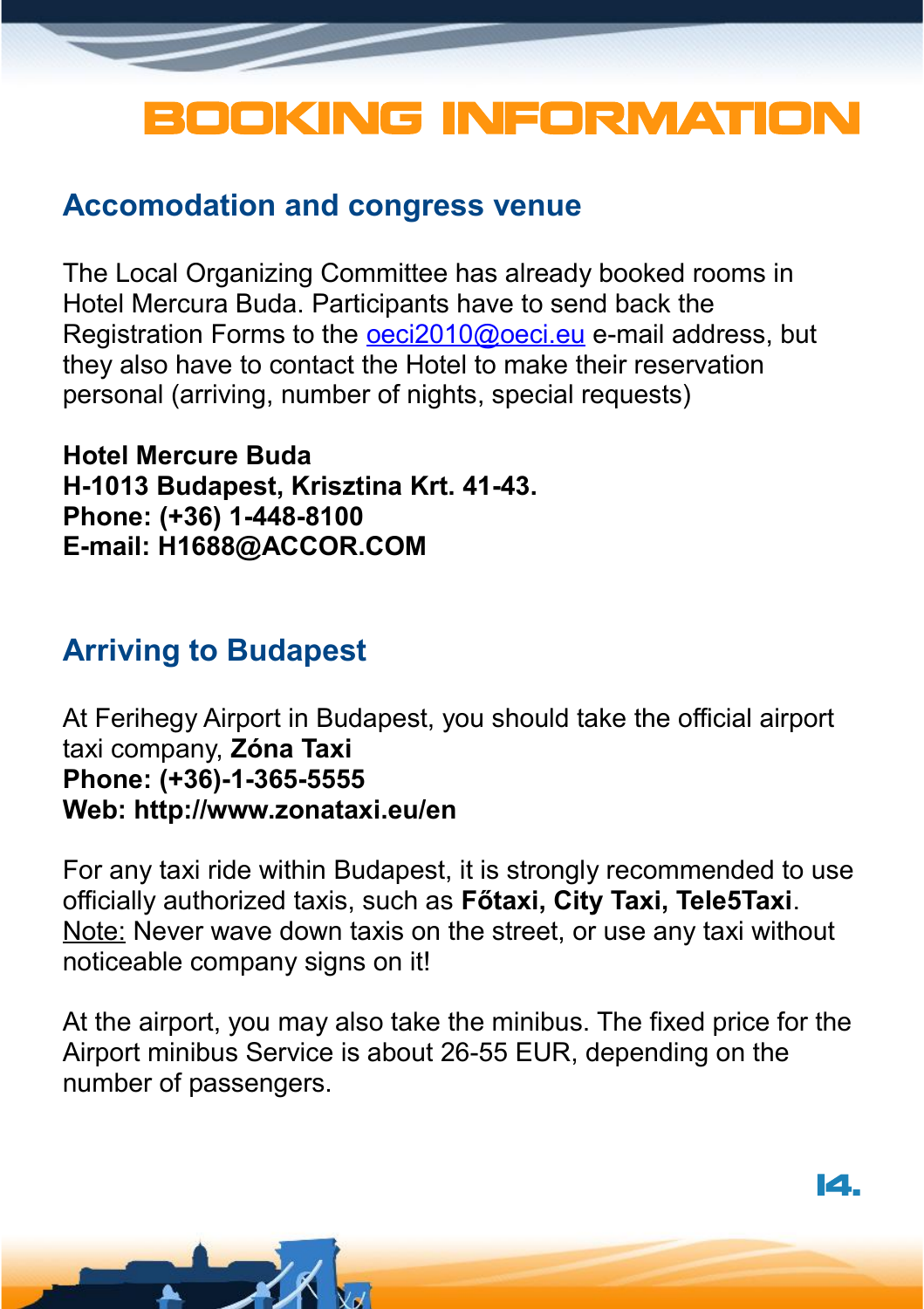## BOOKING INFORMATION

### **Public transport**

The local public transport company is called BKV. You can buy tickets at the airport's Post Office or at the "Relay" newsagent. For more information visit:

<http://www.bkv.hu/english/jegyinfo/information.html> <http://www.bkv.hu/english/jegyinfo/fares.html>

The best thing to do is to buy 48hr or 72hr tickets or special tourist cards (**Budapest Card** -<http://www.budapest-card.com/en/>**)**

### **Money, change**

Hungary's currency is the forint (Ft). There are coins of 5Ft, 10Ft, 20Ft, 50Ft, 100Ft and 200Ft. Notes come in seven denominations: 500Ft, 1000Ft, 2000Ft, 5000Ft, 10,000Ft and 20,000Ft.

There are automated teller machines (ATMs) everywhere in Budapest, including in the train and bus stations, and quite a few foreign-currency exchange machines. It's better to change money in your own country, becauself you need to change cash or travellers cheques, avoid moneychangers in favour of the banks. Among those offering the best rates and service are Raiffeisen, OTP, Erste and K&H. Be sure to arrive about an hour before closing to ensure the bureau de change counter is still open, though.

Credit cards, especially Visa, MasterCard and American Express, are widely accepted here and you'll be able to use them at many restaurants, shops, hotels, car-rental firms, travel agencies and petrol stations. They are not usually accepted at museums, supermarkets or train and bus stations.

15.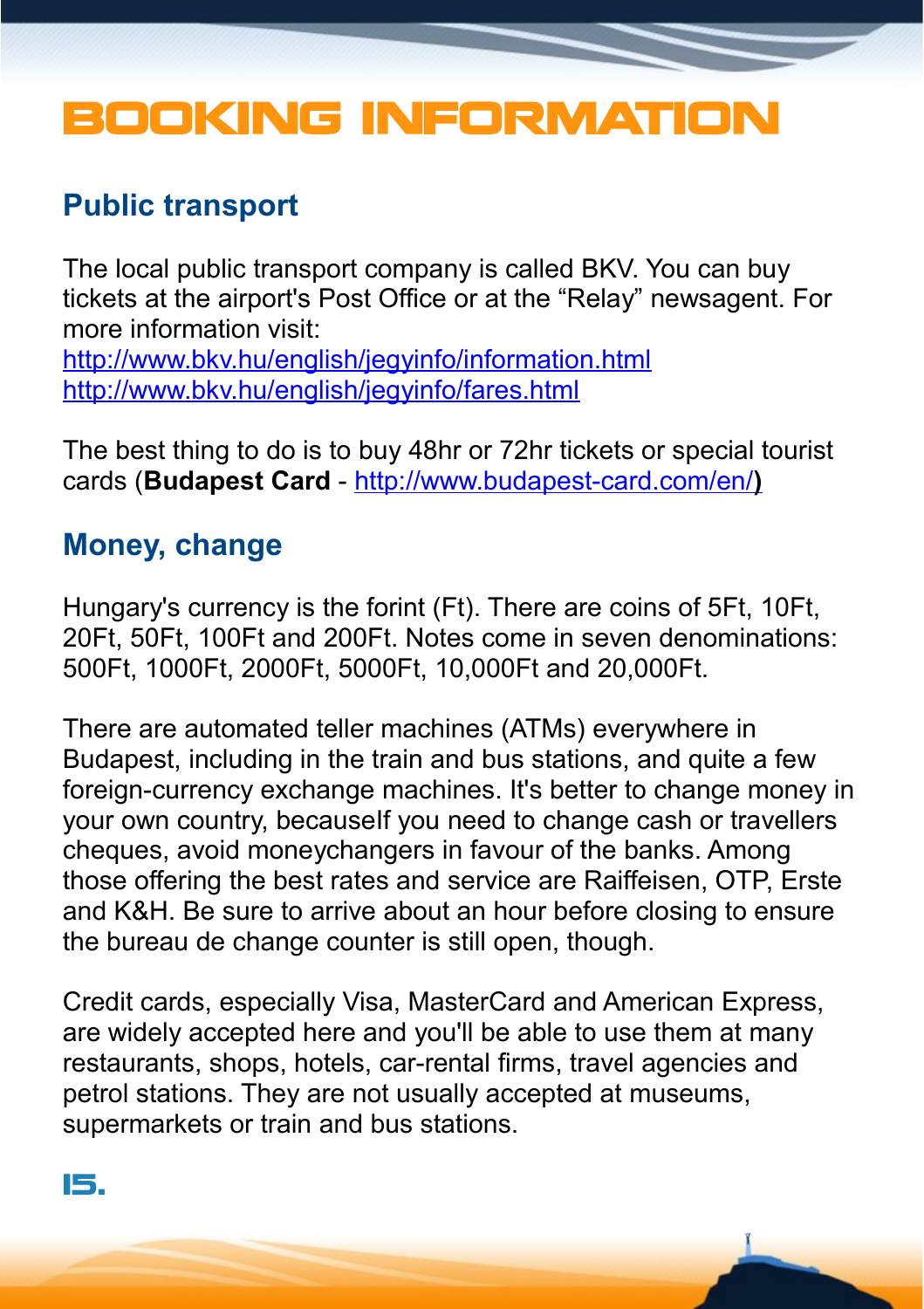

Budapest is the capital of Hungary, with nearly 2,000,000 inhabitants. Not only it is the centre of administration but also that of industry, trade, transport and traffic, education, culture, arts and sports. The contract of the contract of the contract of the contract of the contract of the contract of the contract of the contract of the contract of the contract of the contract of the contract of the contract of the co

Situated on both banks of the Danube, the total territory of the city is 525 square kilometres. The altitude of the bank of Pest is 100-150 m above sea level; the highest hill in Buda is 529 metres (János Hill).

Buda, Pest and Óbuda (Old Buda) were united in 1873 and further settlements (Újpest, Kispest, Nagytétény) were joined in 1950 making today's "Great Budapest".

Budapest has a temperate continental climate. Seasons are usually well defined, with July and August the hottest months (28-30° C, 82- 86° F) and December and January the coldest, when temperatures may fall under -15° C or just +5° F. Average sunshine from April to September is more than eight hours a day.

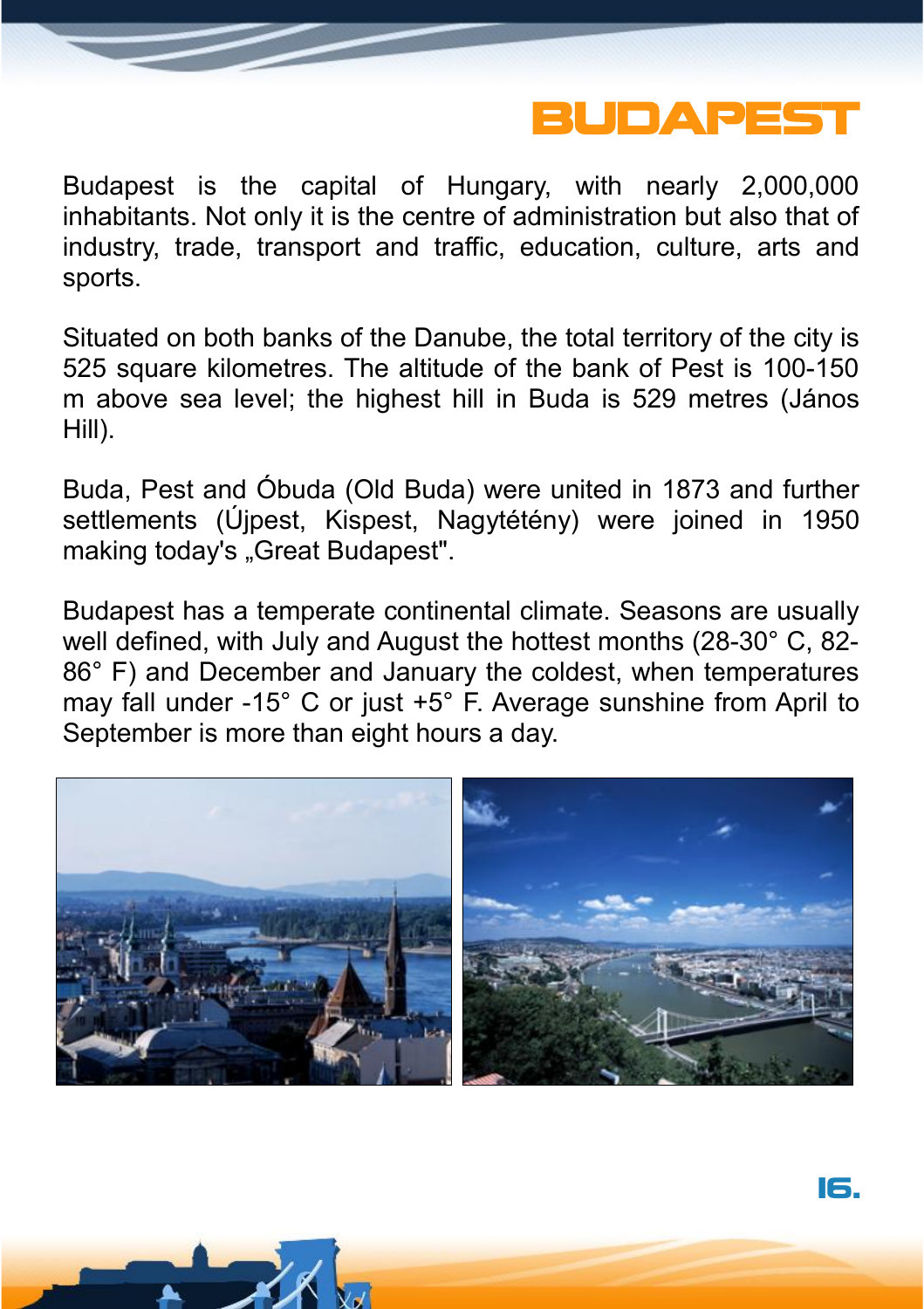Budapest is in the Central European Time Zone. In the winter months this means clocks are set at GMT  $+$  1 hour, and in the summer (March to the end of October) GMT + 2 hours.



Budapest looks its most beautiful at dawn. As the sun slowly rises over the eastern plains, bathing Pest in soft pastel hues, it radiates back from the buildings of Buda as if they were a giant mirror; the windows on Castle Hill positively glisten in golden jubilation. But Budapest is also spectacularly appealing at night. The Chain Bridge is festooned with white lights, and the main public buildings like the Parliament, the Opera and the Royal Palace, as well as the entire panorama of the Castle District, are imaginatively and sensitively floodlit.

It's easy for Budapest to play with light in the manner of an elegant lady trying on her jewels, for everything looks good. This is a vibrant city: it throbs with life morning, noon and night; visitors arriving from other countries get the feeling that something interesting is happening round every corner.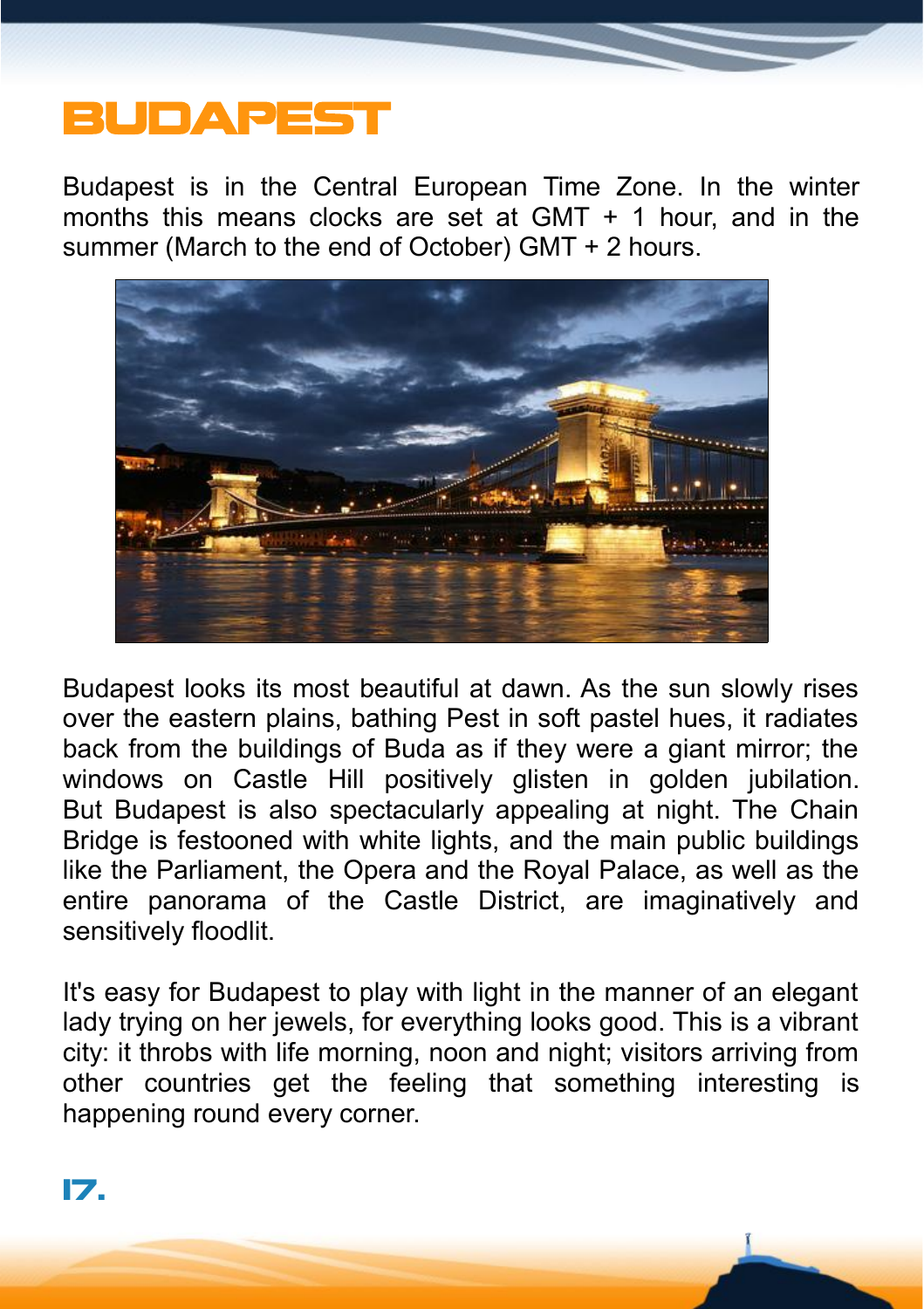#### **Things to see**



There is a lot of things to see in Budapest. You can found World Heritage sites, such as the **Castle District**, the **Andrássy Avenue** with **Heroes' Square (picture above)**, the **Millenium Underground Railway** and of course the **embankments of the Danube**. There's are also a lot of extraordinary buildings, beautiful parks, spas and thermal bathes, and lots of Museums,

**Fore more information visit the following homepages:** http://www.budapest.com/city\_quide/attractions/world\_heritage\_site [s.en.html](http://www.budapest.com/city_guide/attractions/world_heritage_sites.en.html)

<http://www.culturalbudapest.com/en/route-recommendations/>

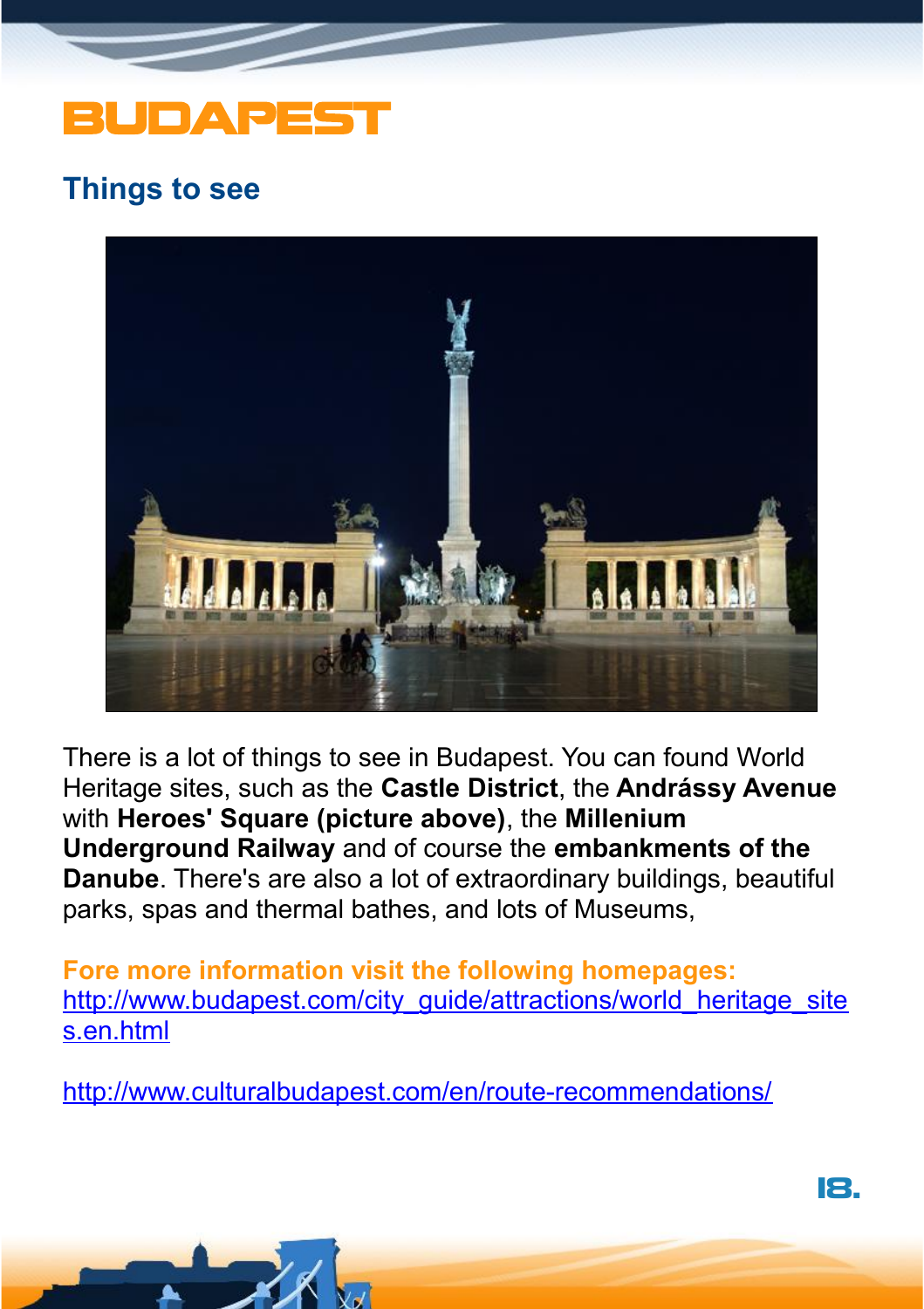#### **Spas and thermal bathes**

Budapest holds the title "City of Spas" since the year 1934, as it has more thermal and medicinal water springs than any other capital city in the world. There are 118 springs in Budapest, providing over 70 million liters of thermal water a day. The temperature of the waters is between 21 and 78 Celsius. Budapest's thermal waters were enjoyed by the Romans as early as the  $2^{nd}$  century, but it was only during the Turkish occupation of Hungary in the 16<sup>th</sup> century that the bath culture really started flourishing. Today, there are 15 public thermal baths in Budapest, not counting the private thermal spas established in some luxury



hotels, such as the **Ramada Plaza**, **Thermal Hotel Margitsziget** and the **Corinthia Royal**, which have their own spas.The spa at the **Hotel Gellért** is a public bath. Some of the baths arrange special programs. The **Rudas Bath**, built in the 1500-s, gives home to regular night parties on Friday and Saturday nights, with great music and special light effects. These are very popular with young people from all over the world. Others, such as the **Palatinus Bath** on Margaret Island, have special pools for children with special effects (whirlpool, wave-pool, water-chutes).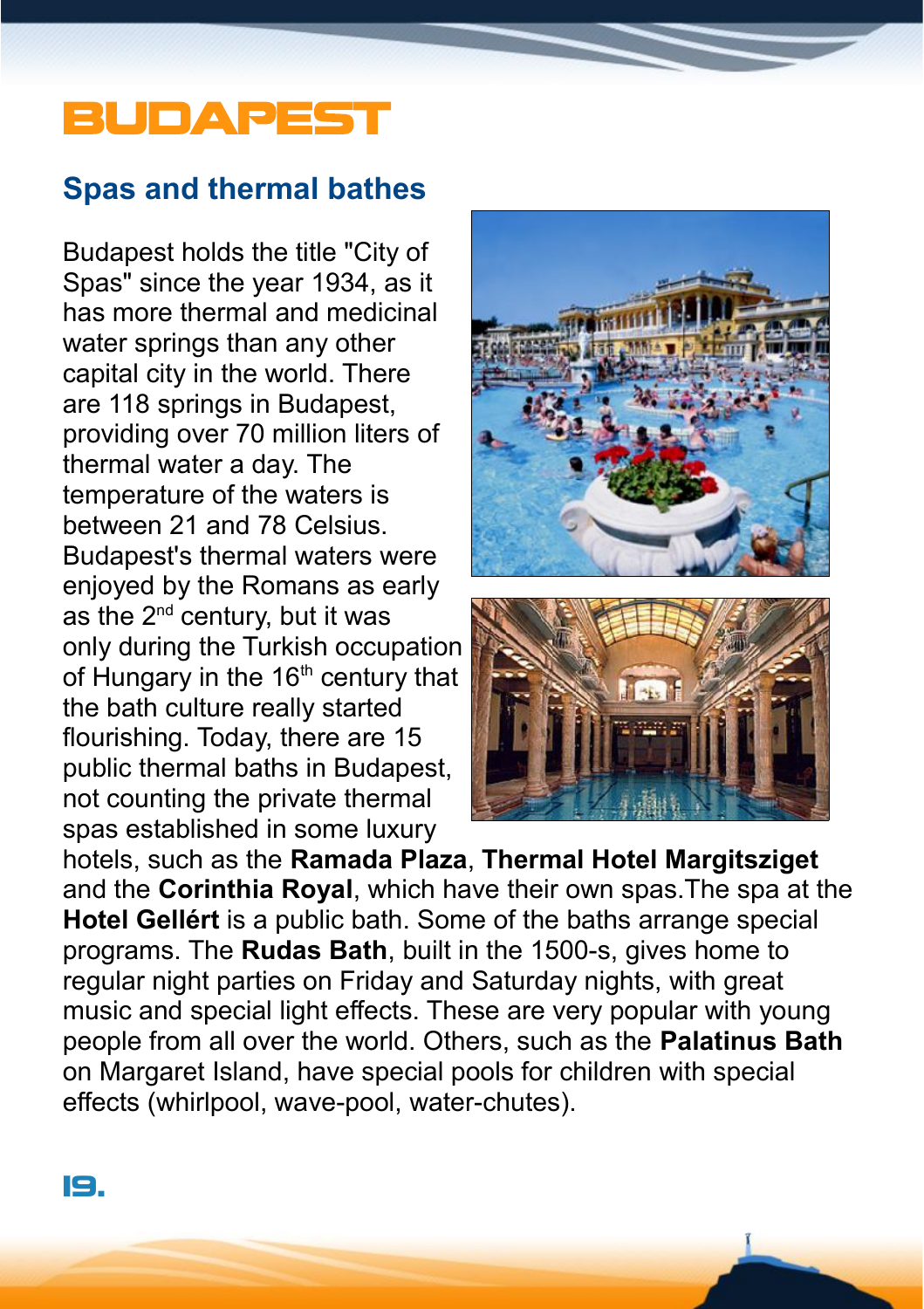### **Culture**

There are lot of interesting museums in Budapest. The most famous ones are the **Hungarian History Museum**, **Museum of Fine Arts**, the **National Museum of Hungary**, the **Museum of Applied Arts**, the **Museum of Contemporary Art** and the **Palace of Arts.**

**More information:** <http://www.culturalbudapest.com/en/cultural-budapest-group/>

**Homepages of hungarian museums:** <http://www.imm.hu/hu/contents/inenglish> [http://www.museum.hu/index\\_en.php](http://www.museum.hu/index_en.php) <http://szepmuveszeti.hu/web/guest/aktualitasok> [http://www.mucsarnok.hu/new\\_site/index.php?lang=en](http://www.mucsarnok.hu/new_site/index.php?lang=en) <http://mupa.hu/en/> <http://www.hnm.hu/en/fooldal/mainPage.php>

### **National Dance Theater**

<http://www.dancetheatre.hu/>



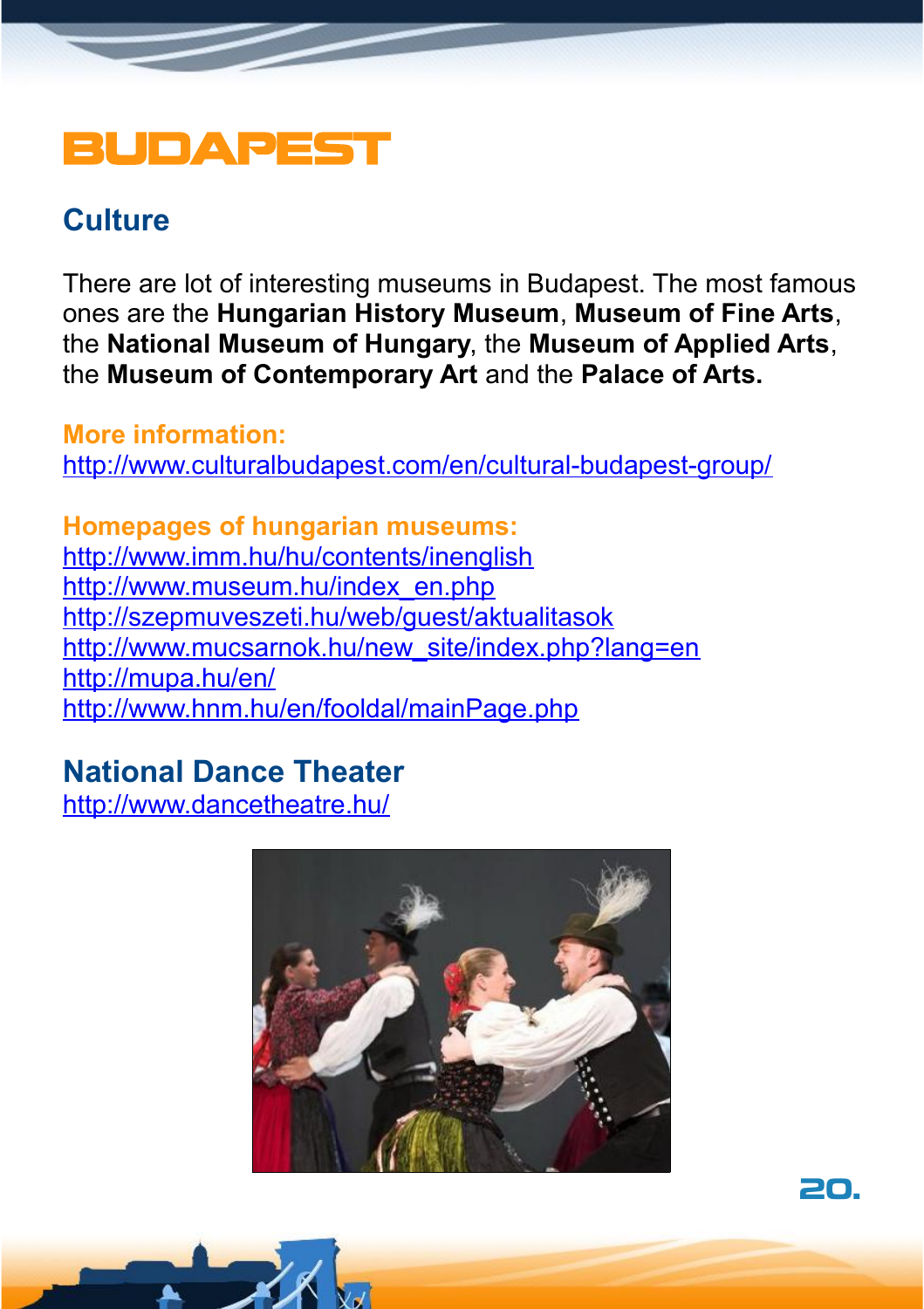### **Food and beverage**

Budapest is famous for its **excellent food**, as **traditional Hungarian cuisine is among the best and richest in Europe**. Traditional Hungarian restaurants offer tasty food, often accompanied by traditional Gipsy musicians, who come to your table to play Hungarian tunes directly into your ear.

It is a common misconception that Hungarian food is all goulash (Gulyás) and spicy paprika meals, just as not everything that's Italian is pasta, and not everything that is Indian is spicy.

Hungarian food has an **unmistakable character**, often rich with **sour cream**, **onions**, **eggs**, **butter**, **fresh produce** and **wine**. Vegetarian cuisine, however, is not the strength of Hungarian cooking, but there are a couple of characteristic vegetarian meals, such as fried cheese and fried mushrooms which are widely popular.



**! NOTE that the tip is not allowed to be included in the final bill, although many restaurants attempt to charge it officially, and the waiter doesn't get anything out of it. It is generally advisable to get a menu with the bill, to compare the prices in order to avoid overcharging !**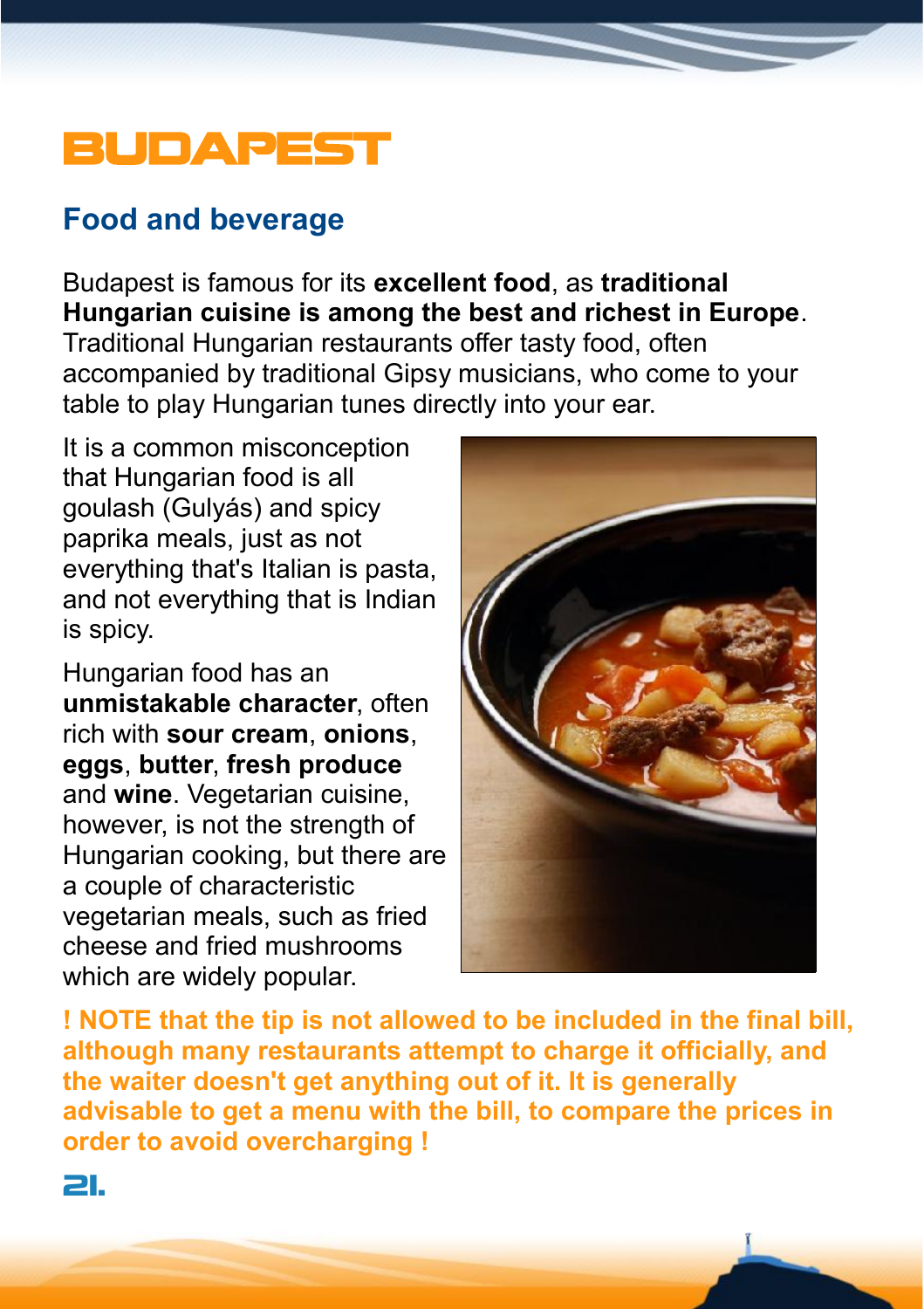Many dishes are from the surrounding Slavic peoples, Turks introduced new spices and great number of pastries were imported from Austria. Most of the dishes are made of beef, chicken, pork or fish and cooked in lard. Onion, paprika, sour cream and garlic give the final typical Hungarian flavour.

The famous red paprika is ground in the mills of **Szeged and Kalocsa**.

Hungarian housewives use sweet (édes) or hot (erős) paprika. Paprika is also a feature of soups, which have a much more important role in the eating habits of Hungarians then perhaps anywhere else in the world. Goulash or "**gulyás**"as



we call it, is the most famous soup. Yes, gulyás is a soup in Hungary, first made by shepherds and cowboys. It is made of beef cooked with chopped onion, potatoes and of course, paprika. What the rest of the world calls gulyás is a stew in this country, and we call it "**pörkölt**". It is usually made of beef, mutton, pork or chicken. With pörkölt we eat galuska, incorrectly translated as "dumplings" on most menus. Galuska are tiny pieces of pasta.

Other famous soups are fish soup (**halászlé**), Jókai bean soup (**Jókai bableves**) and Újházi chicken soup (**Újházi tyúkhúsleves**). Another Hungarian classic is stuffed cabbage with sausage a lá Kolozsvár, (Kolozsvári töltött káposzta). The leaves contain pork, bacon and rice.

Hortobágyi pancake (**Hortobágyi palacsinta**) is a thin crepe stuffed with meat, and eaten it with chocolate, jam or cottage cheese. Another dessert is strudel (**rétes**). You have a wide choice: apple, cherry or cottage chese and they are all delicious!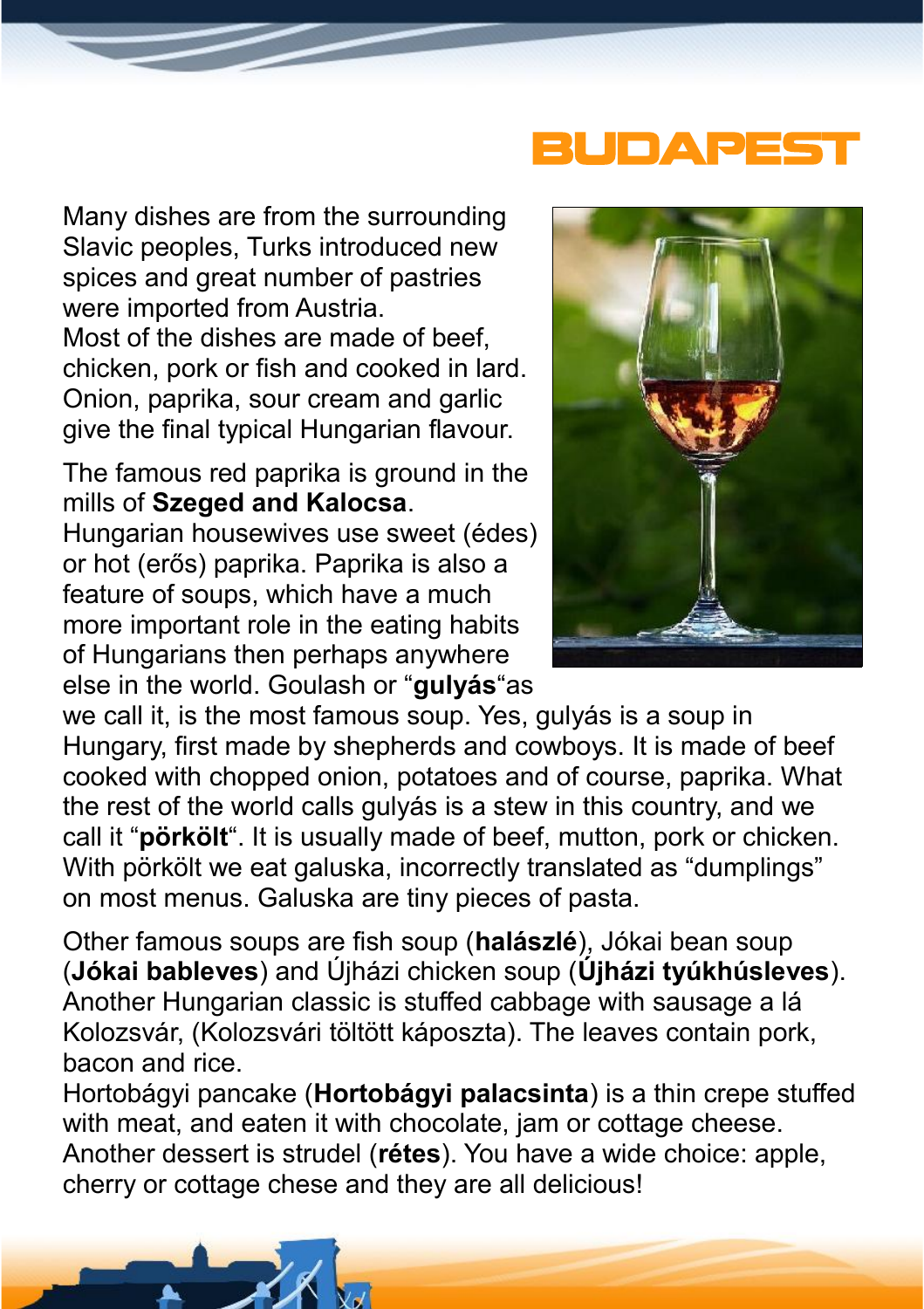Hungary is a wine producing and wine consuming country - there are 22 wine regions in Hungary - and hungarian wine has been acclaimed globally for many centuries, so we are very proud of them indeed.

However, the proper way to start a meal is with a glass of apricot brandy (**Barackpálinka**). with your meal you can try some white wine: either the sweet **Debrői hárslevelű** or a wine from the northern shore of Lake Balaton: **Badacsonyi Kéknyelű or Szűrkebarát**. Of the red wines the most famous one comes from Eger: **Bikavér** (Bull's Blood in English). Our favourites are **Pinot noir** and **Villányi Burgundi**. After dinner you should try the "King of wines, wine of Kings" the world famous **Tokaji Aszú**, which is made with grapes that have been left on the wine to shriyel from "noble

rot". Other Tokaj is a small village in northern Hungary. Volcanic soil, hot Indian summers and the long traditions of winemaking contribute to the world wide fame of Tokay wines.

**You can take a taste in wine cellars, wine museums or at the wineyards themselves!**

**More information visit:**

<http://www.wineportal.hu/> <http://www.winesofhungary.com/>



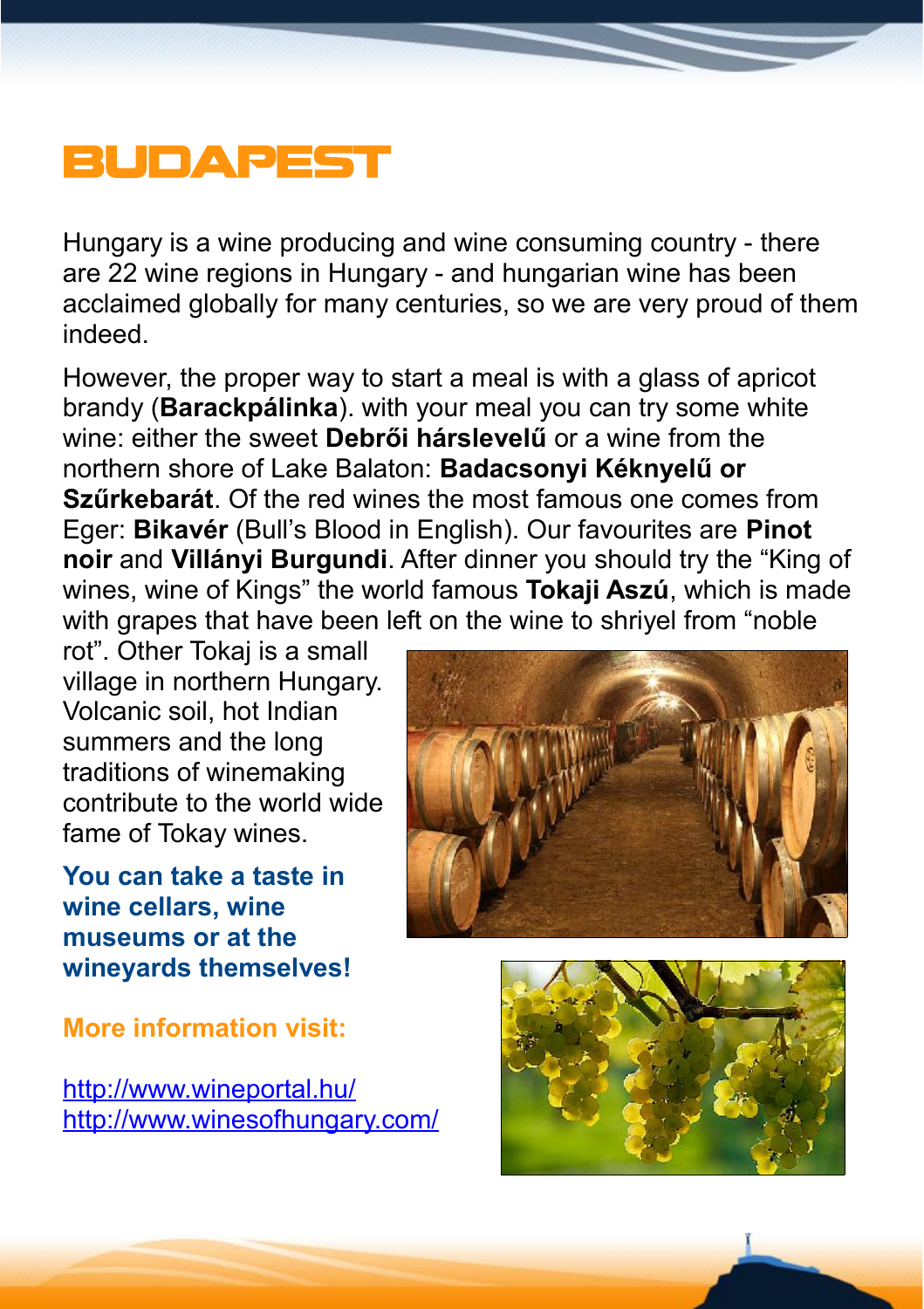

#### **Budapest on the internet**

- **<http://www.budapestinfo.hu/en>**
- **<http://www.facebook.com/visitbudapest>**
- **[http://bthflash.alfanet.hu/guide\\_2010/eng/index.html](http://bthflash.alfanet.hu/guide_2010/eng/index.html)**
- **Youtube page of Hungary**
- **<http://www.youtube.com/hungary>**
- **Hungarian spas and bathes:**
- **<http://www.hungary.com/main.php?folderID=856&articleID>**
- **<http://itthon.hu/spas-wellness>**
- **<http://www.spasbudapest.com/tartalom.php>**